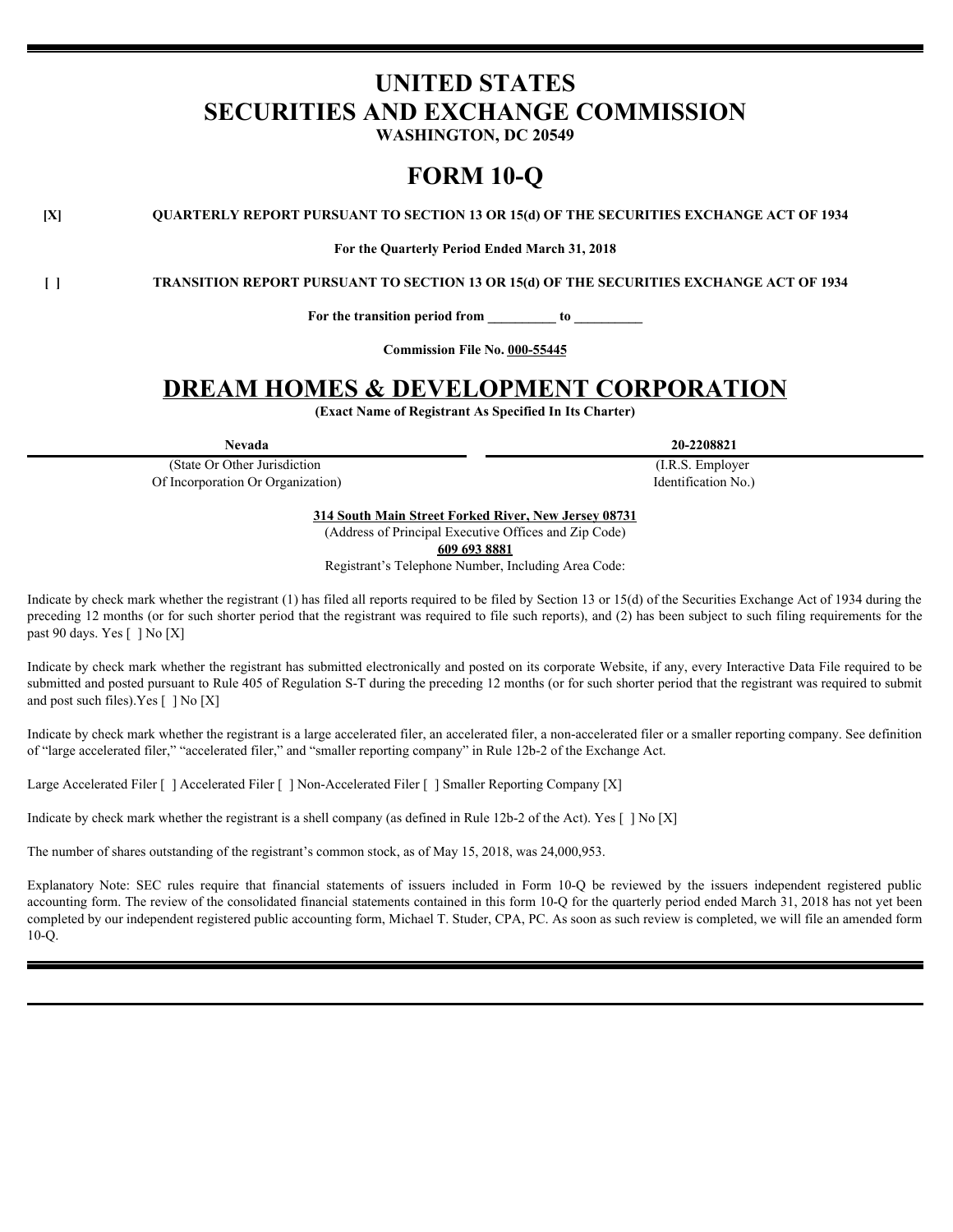# **DREAM HOMES & DEVELOPMENT CORPORATION TABLE OF CONTENTS**

# **[PART I. FINANCIAL INFORMATION](#page-2-0)**

| ITEM 1. FINANCIAL STATEMENTS                                                                  |    |
|-----------------------------------------------------------------------------------------------|----|
| <b>Consolidated Balance Sheet</b>                                                             |    |
| <b>Consolidated Statements of Operations and Comprehensive Income (Loss)</b>                  |    |
| <b>Consolidated Statements of Cash Flow</b>                                                   |    |
| <b>Notes to Consolidated Financial Statements</b>                                             |    |
| ITEM 2. MANAGEMENT'S DISCUSSION AND ANALYSIS OF FINANCIAL CONDITION AND RESULTS OF OPERATIONS | 21 |
| ITEM 3. OUANTITATIVE AND OUALITATIVE DISCLOSURES ABOUT MARKET RISKS                           | 26 |
| <b>ITEM 4. CONTROLS AND PROCEDURES</b>                                                        | 27 |
|                                                                                               |    |
| <b>PART II. OTHER INFORMATION</b>                                                             | 27 |
| <b>ITEM 1. LEGAL PROCEEDINGS</b>                                                              | 27 |
| <b>ITEM 2. UNREGISTERED SALES OF EQUITY SECURITIES AND USE OF PROCEEDS</b>                    | 27 |
| ITEM 3. DEFAULTS UPON SENIOR SECURITIES AND CONVERTIBLE NOTES                                 | 27 |
| ITEM 4. SUBMISSION OF MATTERS TO A VOTE OF SECURITY HOLDERS                                   | 27 |
| <b>ITEM 5. OTHER INFORMATION</b>                                                              | 27 |
| <b>ITEM 6. EXHIBITS</b>                                                                       | 27 |
| <b>SIGNATURES</b>                                                                             | 28 |
|                                                                                               |    |
|                                                                                               |    |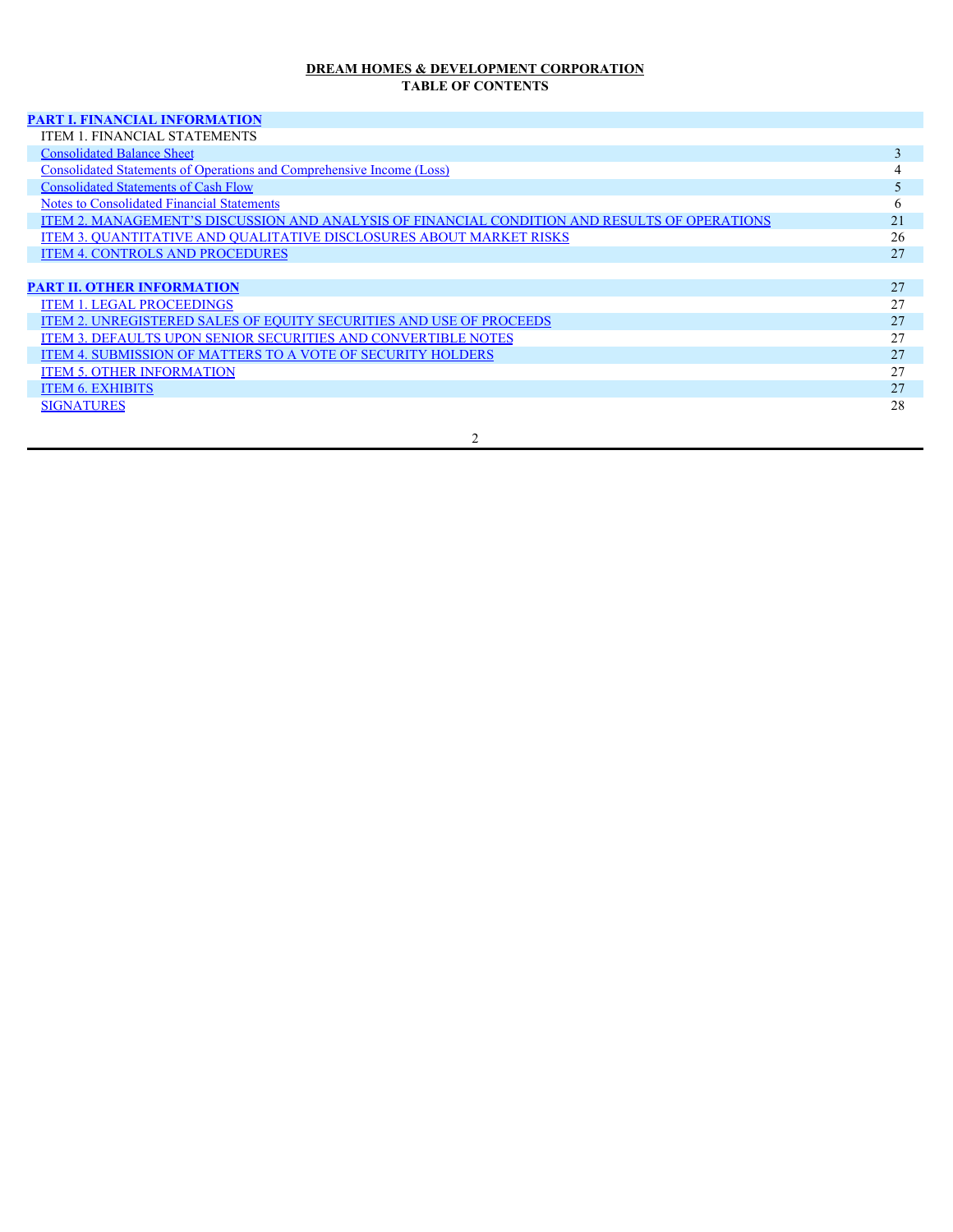# **PART 1 - FINANCIAL INFORMATION** DREAM HOMES & DEVELOPMENT CORPORATION

# **CONSOLIDATED BALANCE SHEETS**

<span id="page-2-1"></span><span id="page-2-0"></span>

|                                                                                              |              | March 31, 2018<br>Unaudited |                    | December 31, 2017 |  |
|----------------------------------------------------------------------------------------------|--------------|-----------------------------|--------------------|-------------------|--|
| <b>ASSETS</b>                                                                                |              |                             |                    |                   |  |
| <b>CURRENT ASSETS</b>                                                                        |              |                             |                    |                   |  |
| Cash                                                                                         | $\mathbb{S}$ | 176,279                     | <sup>\$</sup>      | 248,056           |  |
| Accounts receivable                                                                          |              | 272,592                     |                    | 230,345           |  |
| Costs in excess of billings and estimated earnings                                           |              | 154,545                     |                    | 74,338            |  |
| Total current assets                                                                         |              | 603,416                     |                    | 552,739           |  |
| PROPERTY AND EQUIPMENT, net                                                                  |              | 7,915                       |                    | 9,144             |  |
| <b>OTHER ASSETS</b>                                                                          |              |                             |                    |                   |  |
| Security deposit                                                                             |              | 2,200                       |                    | 2,200             |  |
| Deposits and costs coincident to acquisition of land for Development                         |              | 224,382                     |                    | 210,129           |  |
| Total assets                                                                                 |              | 830,413                     | -S                 | 774,212           |  |
| LIABILITIES AND STOCKHOLDERS' EQUITY (DEFICIENCY)                                            |              |                             |                    |                   |  |
| <b>CURRENT LIABILITIES</b>                                                                   |              |                             |                    |                   |  |
| Accounts payable and accrued expenses                                                        | $\mathbb{S}$ | 445,717                     | $\mathbf{\hat{s}}$ | 396,278           |  |
| Billings in excess of costs and estimated earnings                                           |              | 367,014                     |                    | 128,252           |  |
| Accrued income taxes                                                                         |              | 640                         |                    | 7,166             |  |
| Loans payable to related parties                                                             |              | 14,743                      |                    | 14,743            |  |
| Total current liabilities                                                                    |              | 828,114                     |                    | 546,439           |  |
| STOCKHOLDERS' EQUITY (DEFICIENCY                                                             |              |                             |                    |                   |  |
| Preferred stock; 5,000,000 shares authorized, \$.001 par value, as of March 31, 2018 and     |              |                             |                    |                   |  |
| December 31, 2017, there are no shares outstanding                                           |              |                             |                    |                   |  |
| Common stock; 70,000,000 shares authorized, \$.001 par value, as of March 31, 2018 and       |              |                             |                    |                   |  |
| December 31, 2017, there are 24,013,453 and 24,000,953 shares outstanding, respectively; and |              |                             |                    |                   |  |
| 202,510 shares committed not yet issued at March 31, 2018 and December 31, 2017              |              |                             |                    |                   |  |
| respectively                                                                                 |              | 24,203                      |                    | 24,203            |  |
| Additional paid-in capital                                                                   |              | 1,589,118                   |                    | 1,555,130         |  |
| Accumulated deficit                                                                          |              | (1,614,922)                 |                    | (1,351,560)       |  |
| Total stockholders' equity (deficiency)                                                      |              | 9,799                       |                    | 227,773           |  |
| Total liabilities and stockholders' equity (deficiency)                                      | S            | 837,913                     |                    | 774,212           |  |
|                                                                                              |              |                             |                    |                   |  |

*The accompanying notes are an integral part of these financial statements* .

3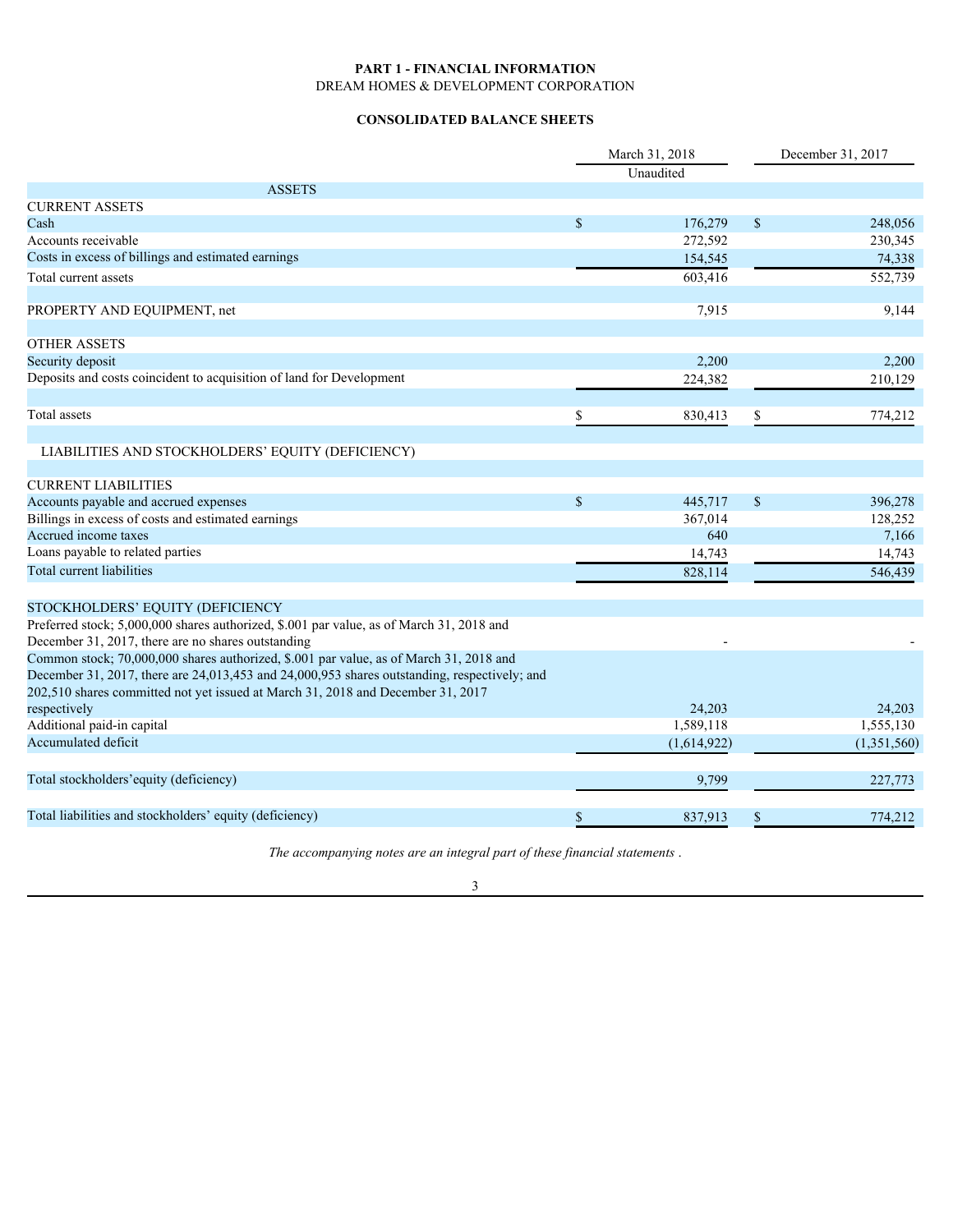# DREAM HOMES & DEVELOPMENT CORPORATION

# **CONSOLIDATED STATEMENTS OF OPERATIONS**

<span id="page-3-0"></span>

|                                                                                                  |             | Three months ended<br>March 31, 2018<br>Unaudited |               | Three months ended<br>March 31, 2017<br>Unaudited |  |  |
|--------------------------------------------------------------------------------------------------|-------------|---------------------------------------------------|---------------|---------------------------------------------------|--|--|
| Revenue:                                                                                         |             |                                                   |               |                                                   |  |  |
| Construction contracts                                                                           |             | 381,727                                           | <sup>\$</sup> | 725,944                                           |  |  |
| Total revenue                                                                                    |             | 381,727                                           |               | 725,944                                           |  |  |
| Cost of construction contracts                                                                   |             | 361,156                                           |               | 512,343                                           |  |  |
| Gross profit (loss)                                                                              |             | 20,571                                            |               | 213,601                                           |  |  |
| <b>Operating Expenses:</b>                                                                       |             |                                                   |               |                                                   |  |  |
| Selling, general and administrative, including stock based compensation of \$33,988 and \$2,800, |             |                                                   |               |                                                   |  |  |
| respectively                                                                                     |             | 289,870                                           |               | 157,704                                           |  |  |
| Depreciation expense                                                                             |             | 1,229                                             |               | 147                                               |  |  |
| Total operating expenses                                                                         |             | 291,099                                           |               | 157,851                                           |  |  |
| Income (loss) from operations                                                                    |             | (270, 528)                                        |               | 55,750                                            |  |  |
| Other expenses (income):                                                                         |             |                                                   |               |                                                   |  |  |
| Interest expense                                                                                 |             |                                                   |               |                                                   |  |  |
| Consulting fee income                                                                            |             |                                                   |               |                                                   |  |  |
| Total other expenses (income)                                                                    |             |                                                   |               |                                                   |  |  |
| Net income (loss) before income taxes                                                            |             | (270, 528)                                        |               | 55,750                                            |  |  |
| Provision for income tax (expense) benefit                                                       |             | 7,166                                             |               | (709)                                             |  |  |
|                                                                                                  |             |                                                   |               |                                                   |  |  |
| Net income (loss)                                                                                |             | (263, 362)                                        | S             | 55,041                                            |  |  |
| Basic and diluted income (loss) per common share                                                 | $\mathbf S$ | (.01)                                             | $\mathbb{S}$  | .00                                               |  |  |
| Weighted average common shares outstanding-basic and diluted                                     |             | 24,231,963                                        |               | 23,735,416                                        |  |  |
|                                                                                                  |             |                                                   |               |                                                   |  |  |

*The accompanying notes are an integral part of these financial statement* .

4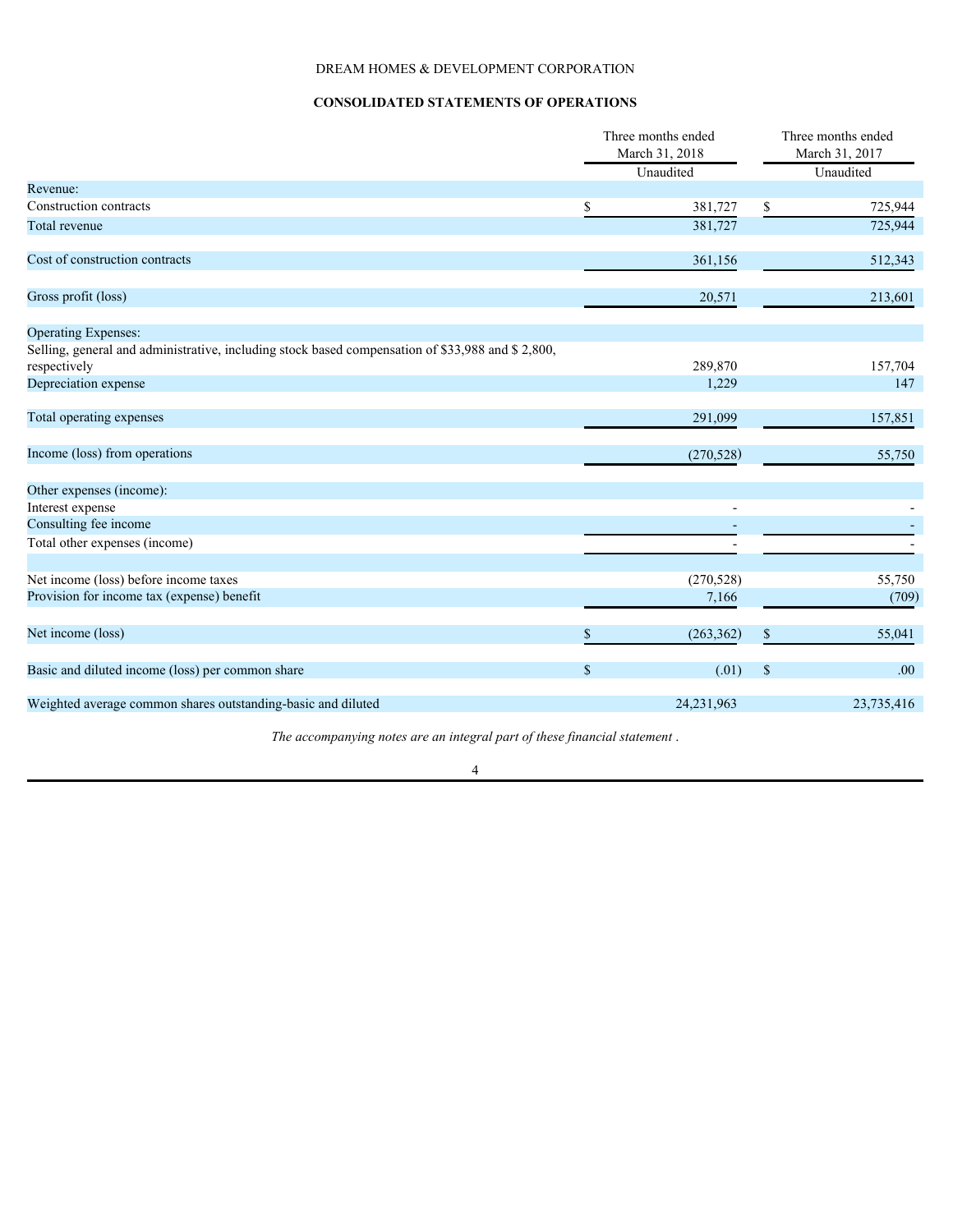# DREAM HOMES & DEVELOPMENT CORPORATION

# **CONSOLIDATED STATEMENTS OF CASH FLOWS**

<span id="page-4-0"></span>

|                                                                                                 |                                          | Three months ended<br>March 31, 2018<br>Unaudited | Three months ended<br>March 31, 2017<br>Unaudited |            |  |
|-------------------------------------------------------------------------------------------------|------------------------------------------|---------------------------------------------------|---------------------------------------------------|------------|--|
| OPERATING ACTIVITIES                                                                            |                                          |                                                   |                                                   |            |  |
| Net income (loss)                                                                               | \$                                       | (263, 362)                                        | <sup>\$</sup>                                     | 55,041     |  |
| Adjustments to reconcile net income (loss) to net cash provided (used) in operating activities: |                                          |                                                   |                                                   |            |  |
| Depreciation expense                                                                            |                                          | 1,229                                             |                                                   | 147        |  |
|                                                                                                 |                                          |                                                   |                                                   |            |  |
| Stock-based compensation                                                                        |                                          | 33,988                                            |                                                   | 2,800      |  |
| Changes in operating assets and liabilities:                                                    |                                          |                                                   |                                                   |            |  |
| Accounts receivable                                                                             |                                          | (42, 247)                                         |                                                   | (227, 122) |  |
| Costs in excess of billings and estimated earnings                                              |                                          | (80, 207)                                         |                                                   | 5,402      |  |
| Accounts payable and accrued liabilities                                                        |                                          | 42,913                                            |                                                   | 97,530     |  |
| Billings in excess of costs and estimated earnings                                              |                                          | 238,762                                           |                                                   | 90,838     |  |
| Net cash provided (used) in operating activities                                                |                                          | (68, 924)                                         |                                                   | 24,636     |  |
|                                                                                                 |                                          |                                                   |                                                   |            |  |
| <b>INVESTING ACTIVITIES</b>                                                                     |                                          |                                                   |                                                   |            |  |
| Purchase of office equipment                                                                    |                                          |                                                   |                                                   | (2,200)    |  |
| Deposit and costs coincident to acquisition of land for development                             |                                          | (14,253)                                          |                                                   | (11,300)   |  |
| Net cash (used) in investing activities                                                         |                                          | (14,253)                                          |                                                   | (13,500)   |  |
|                                                                                                 |                                          |                                                   |                                                   |            |  |
| <b>FINANCING ACTIVITIES</b>                                                                     |                                          |                                                   |                                                   |            |  |
| Proceeds from sale of common stock                                                              |                                          | 11,400                                            |                                                   |            |  |
|                                                                                                 |                                          |                                                   |                                                   |            |  |
| Net cash provided (used) by financing activities                                                |                                          | 11,400                                            |                                                   |            |  |
|                                                                                                 |                                          |                                                   |                                                   |            |  |
| NET INCREASE (DECREASE) IN CASH                                                                 |                                          | (71, 777)                                         |                                                   | 11,136     |  |
|                                                                                                 |                                          |                                                   |                                                   |            |  |
| CASH BALANCE, BEGINNING OF PERIOD                                                               |                                          | 248,056                                           |                                                   | 266,709    |  |
|                                                                                                 |                                          |                                                   |                                                   |            |  |
| CASH BALANCE, END OF PERIOD                                                                     |                                          | 176,279                                           |                                                   | 277,845    |  |
|                                                                                                 |                                          |                                                   |                                                   |            |  |
|                                                                                                 |                                          |                                                   |                                                   |            |  |
| Supplemental Disclosures of Cash Flow Information:<br>Interest paid                             |                                          |                                                   |                                                   |            |  |
|                                                                                                 | $\boldsymbol{\mathsf{S}}$<br>$\mathbf S$ |                                                   | \$<br><sup>\$</sup>                               |            |  |
| Income taxes paid                                                                               |                                          |                                                   |                                                   |            |  |
| Non-Cash Investing and Financing Activities:                                                    |                                          |                                                   |                                                   |            |  |
| 71,429 restricted shares of common stock committed to be issued to Dream Homes, Ltd. for        |                                          |                                                   |                                                   |            |  |
| refundable deposit under contract rights to develop land (see Notes 3 and 5)                    | $\mathbb{S}$                             |                                                   | $\mathbb{S}$                                      | 10,000     |  |
|                                                                                                 |                                          |                                                   |                                                   |            |  |

*The accompanying notes are an integral part of these financial statements* .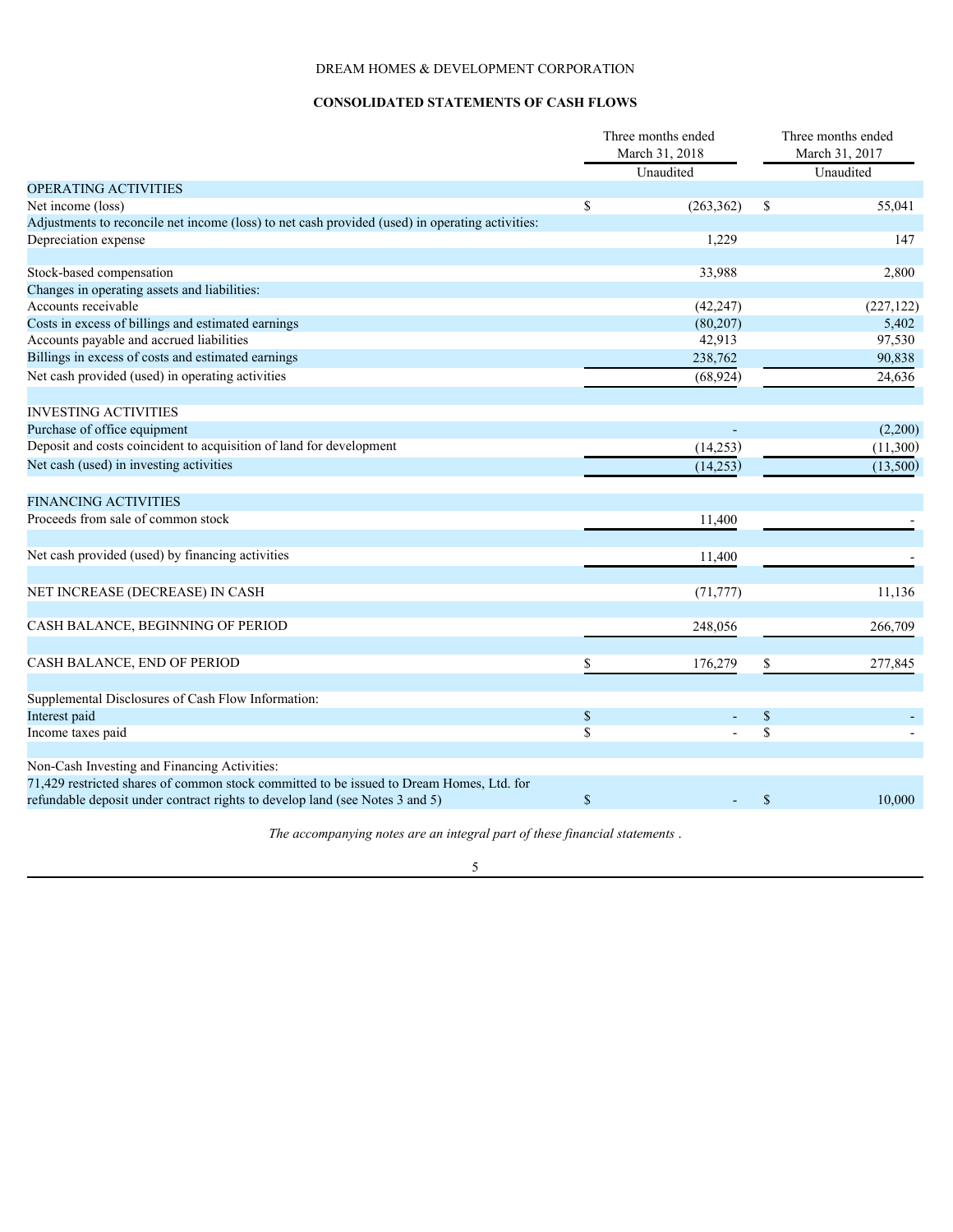## **DREAM HOMES & DEVELOPMENT CORPORATION NOTES TO THE CONSOLIDATED FINANCIAL STATEMENTS** Three Months Ended March 31, 2018 and 2017 (Unaudited)

# <span id="page-5-0"></span>**Note 1 - Significant Accounting Policies**

# Nature of Operations

Dream Homes & Development Corporation is a regional builder and developer of new single-family homes and subdivisions, as well as a market leader in coastal construction, elevation and mitigation. In the five years that have passed since Superstorm Sandy flooded 30,000 owner-occupied homes, Dream Homes has helped hundreds of homeowners to rebuild or raise their homes to comply with new FEMA requirements.

In addition to the coastal construction market, Dream Homes will continue to pursue opportunities in new single and multi-family home construction, with 4 new developments totaling 123 units under contract and in development. Dream Homes' operations will include the development and sale of a variety of residential communities, including construction of semi-custom homes, entry-level and first time move-up single-family and multi-family homes.

In addition to the New Jersey market, the Company, through its Dream Building LLC subsidiary, has become licensed in Florida to pursue recent opportunities for primarily in the southwest portion of the state, between Naples and Cape Coral.

**EXAM HOMES & DEVELOPMENT CORPORATION**<br> **Note 1 - Significant Accounting Policies**<br> **Note 1 - Significant Accounting Policies**<br> **Note 2** heat Solvania landed burned by and 2017 (Unanother and Account Boundary 10.100)<br> **Dr** In addition to the Company's construction operations, the Company holds a bi-monthly "Dream Homes Nearly Famous Rebuilding Seminar", and publishes an **IDREAM HOMES & DEVELOPMENT CORPORATION**<br> **Note 1 - Significant Accounting Policies**<br> **Note:** of Operations<br> **Dream Homes & Development Corporation is a regional builder and developer of new single-family homes and subdivi EXAM HOMES & DEVELOPMENT CORFORATION**<br>Three North ENGANCIAL STATEMENTS<br>Near of Operations<br>. Three Nonth Ended March 31, 2018 and 2017 (Unadtied)<br>Drama Hamps of Development Corporation is a regional builder and developer o planning and executing complex residential construction projects. A professional team attends each seminar and presents on a diverse variety of topics, including expert advice from architects, engineers, finance people, attorneys, project managers, elevation professionals and builder/general contractors. The "Dream Homes Rebuilding Blog" is an educational platform written by Vincent Simonelli, which offers comprehensive advice on all aspects of construction, finance, development and real estate. The Blog is located at http://blog.dreamhomesltd.com. **DREAM HOMES A DEVELOPMENT CORPORATION CORPORATION**<br> **DREAM HOMES A CORPORATION CORPORATION**<br> **NET CORPORATION**<br> **NET CORPORATION CORPORATION**<br> **NET CORPORATION**<br> **NET CORPORATION** DREAM HOMES IN EVALUATION INCORPORATION ( Numr at Operators<br>
Divant House & Development Corporation is a regional builder and developer of are window langle-family homes and shiduly<br>homes in constructions are integrated in the by-peace has the present constructio The matter of Decelaration is a report of the stockholder and decelare of new with chief matter is controlling to the observation, the stockholder of the stockholder of the stockholder of the stockholder of the stockholde decolvereds to Linky 123, units under our main and development them investigated to the development and victor and interest of the state in the development and set of a sure of the state in addition to the New Jersey ranke

# History

Nevada corporation with 75,000,000 shares of capital stock authorized, of which 70,000,000 shares are common shares (\$.001 par value), and 5,000,000 shares are preferred shares (\$.001 par value).

On August 19, 2016, Virtual Learning acquired 4.5% of Dream Homes, Ltd. ("DHL"), 100% of Dream Building, LLC ("DBL") , a wholly owned subsidiary of exchange for the issuance of 2,225,000 shares of Virtual Learning common stock to DHL at an agreed price of \$.05 per common share.

Learning and DHL were entities under common control, the acquired assets were reflected by Virtual Learning at DHL's \$0 carrying amount on the date of transfer pursuant to Accounting Standards Codification ("ASC") 805-50-30-5.

From August 19, 2016 to August 23, 2016, Virtual Learning acquired the rights to complete 6 in process construction contracts of ANCL in exchange for the Learning and DHL were entities under common control, the acquired rights were reflected at DHL's \$0 carrying amount on the date of transfer pursuant to ASC 805-50-30-5.

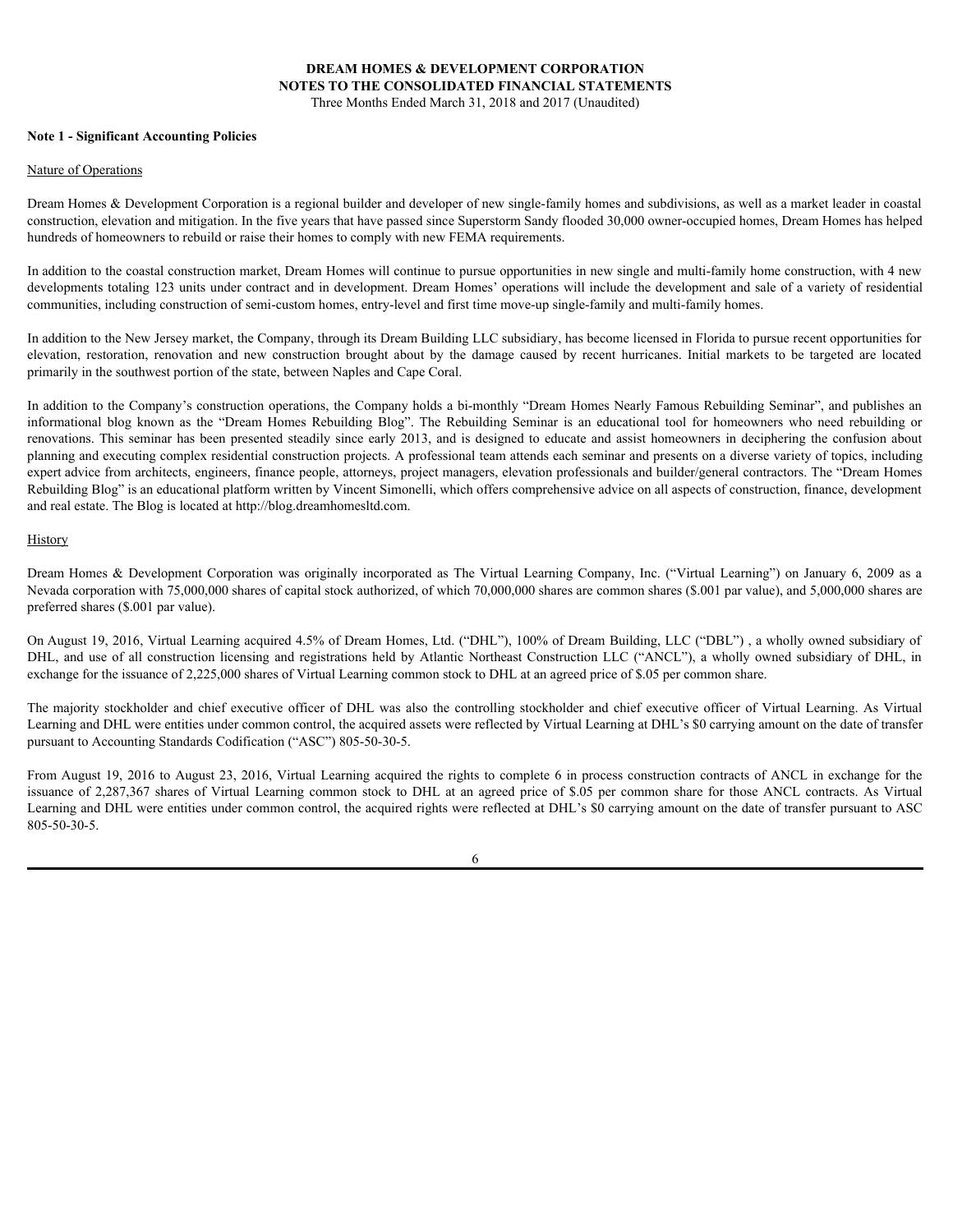Due to the Company's change in focus to its construction business, the Company wrote off the remaining unamortized capitalized curriculum development costs of \$20,534 at December 31, 2016.

www.dreamhomesltd.com as well as a blog, located at http://blog.dreamhomesltd.com.

#### **Interim Financial Statements**

Due to the Company's change in focus to its construction business, the Company wrote off the remaining unamortized capitalized curriculum development costs of \$20,534 at December 31, 2016.<br>On March 14, 2017, Virtual Learni The accompanying unaudited financial statements have been prepared in accordance with accounting principles generally accepted in the United States of America and the rules and regulations of the United States Securities and Exchange Commission for interim financial information and with the instructions to Form 10-Q and Article 8 of Regulation S-X. Accordingly, they may not include all the information and footnotes necessary for a comprehensive presentation of financial position, results of operations or cash flows. It is management's opinion, however, that all material adjustments (consisting of normal recurring adjustments) have been made which are necessary for a fair financial statement presentation. Due to the Company's change in focus to its construction louisiess, the Company worde of the remaining unamortized capitalized curriculum development costs of 0.0.17%. VHDC considerations at well as a biog, locard at http: on Moreh 14, 2017, Virtual Learning changed its name to Dream Homes & Development Corporation (DHDC"). DHDC meintins a web site at a<br>maximum channel Maxmanned Maxmanned hand hand have been proported and accompanying mixple

The unaudited interim financial statements should be read in conjunction with the Company's Annual Report filed on Form 10-K for the year ended December 31, 2017, which contains the audited financial statements and notes thereto, together with Management's Discussion and Analysis of Financial Conditions and Results of Operations, for the year ended December 31, 2017. Operating results for the three months ended March 31, 2018 are not necessarily indicative of the results to be expected for the year ending December 31, 2018.

#### **Principles of Consolidation**

balances and transactions have been eliminated in consolidation.

# **Property and Equipment**

Property and equipment is stated at cost less accumulated depreciation. Depreciation is provided using the straight-line method over an estimated useful life of five years. Repairs and maintenance costs are expensed as incurred, and renewals and betterments are capitalized.

## **Use of Estimates**

The preparation of financial statements in conformity with accounting principles .generally accepted in the United States of America requires management to make materially from these estimates.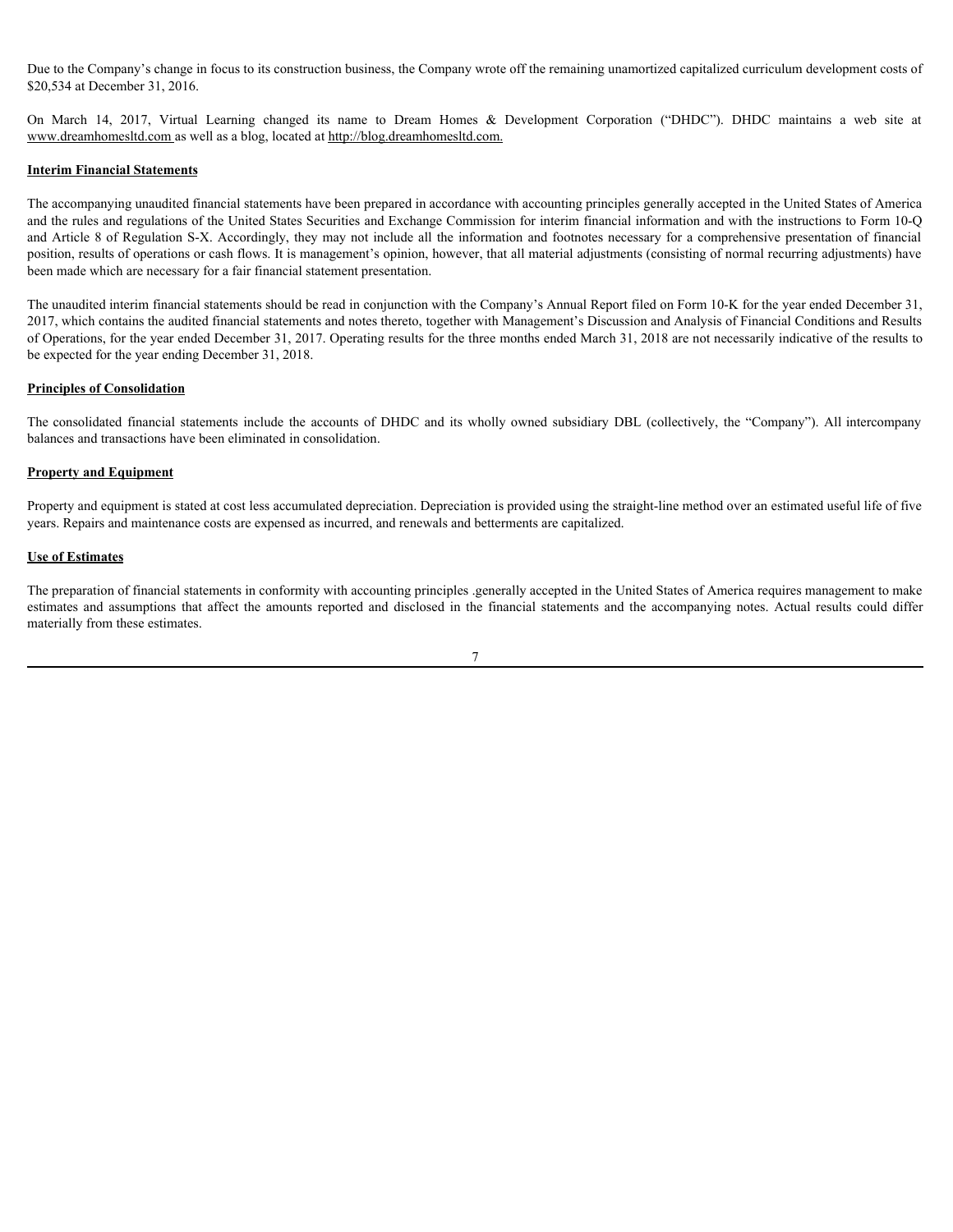# **Fair Value of Financial Instruments**

**Fair Value of Financial Instruments**<br>Fair value is defined as the price that we would receive to sell an asset or pay to transfer a liability (an exit price) in an orderly transaction between market<br>participants on the m participants on the measurement date. In determining fair value, GAAP establishes a three-level hierarchy used in measuring fair value, as follows:

● Level 1 inputs are quoted prices available for identical assets and liabilities in active markets.

● Level 2 inputs are observable for the asset or liability, either directly or indirectly, including quoted prices for similar assets and liabilities in active markets or other inputs that are observable or can be corroborated by observable market data.

• Level 3 inputs are less observable and reflect our own assumptions.

Our financial instruments consist of cash and cash equivalents, accounts receivable, accounts payable and accrued expenses and loans payable to related parties. The carrying amount of cash and cash equivalents, accounts receivable, accounts payable and accrued expenses, and loans payable to related parties approximates fair value because of their short maturities.

#### **Construction Contracts**

Revenue recognition:

The Company recognizes construction contract revenue using the percentage-of-completion method, based primarily on contract cost incurred to date compared to total estimated contract cost. Cost of revenue includes an allocation of depreciation, amortization and general overhead cost. Changes to total estimated contract cost or losses, if any, are recognized in the period in which they are determined.

The Company generally provides limited warranties for work performed under its construction contracts with periods typically extending for a limited duration following substantial completion of the Company's work on a project.

The Company classifies construction-related receivables and payables that may be settled in periods exceeding one year from the balance sheet date, if any, as current assets and liabilities consistent with the length of time of its project operating cycle. For example:

- Costs and estimated earnings in excess of billings represent the excess of contract costs and profits (or contract revenue) over the amount of contract billings to date and are classified as a current asset.
- Billings in excess of costs and estimated earnings represent the excess of contract billings to date over the amount of contract costs and profits (or contract revenue) recognized to date and are classified as a current liability.

• Level I inputs are quoted prices available for identical assett and liabilities in order to the angele are significated and identical and excelss are the costs of the costs of the costs of the costs of the costs of the **a** Level 2 is put in a contract of the near or indiviry, where directly or indeceding quoted prices or a simulate size of the amount of the set of the set of the set of the set of the set of the set of the set of the set recorded cannot be billed currently due to the billing terms defined in the contract. Claims occur when there is a dispute regarding both a change in the scope of work and the price associated with that change. Unapproved change orders occur when there is a dispute regarding only the price associated with a change in scope of work. For both claims and unapproved change orders, the Company recognizes revenue, but not profit, when it is determined that recovery of incurred cost is probable and the amounts can be reliably estimated.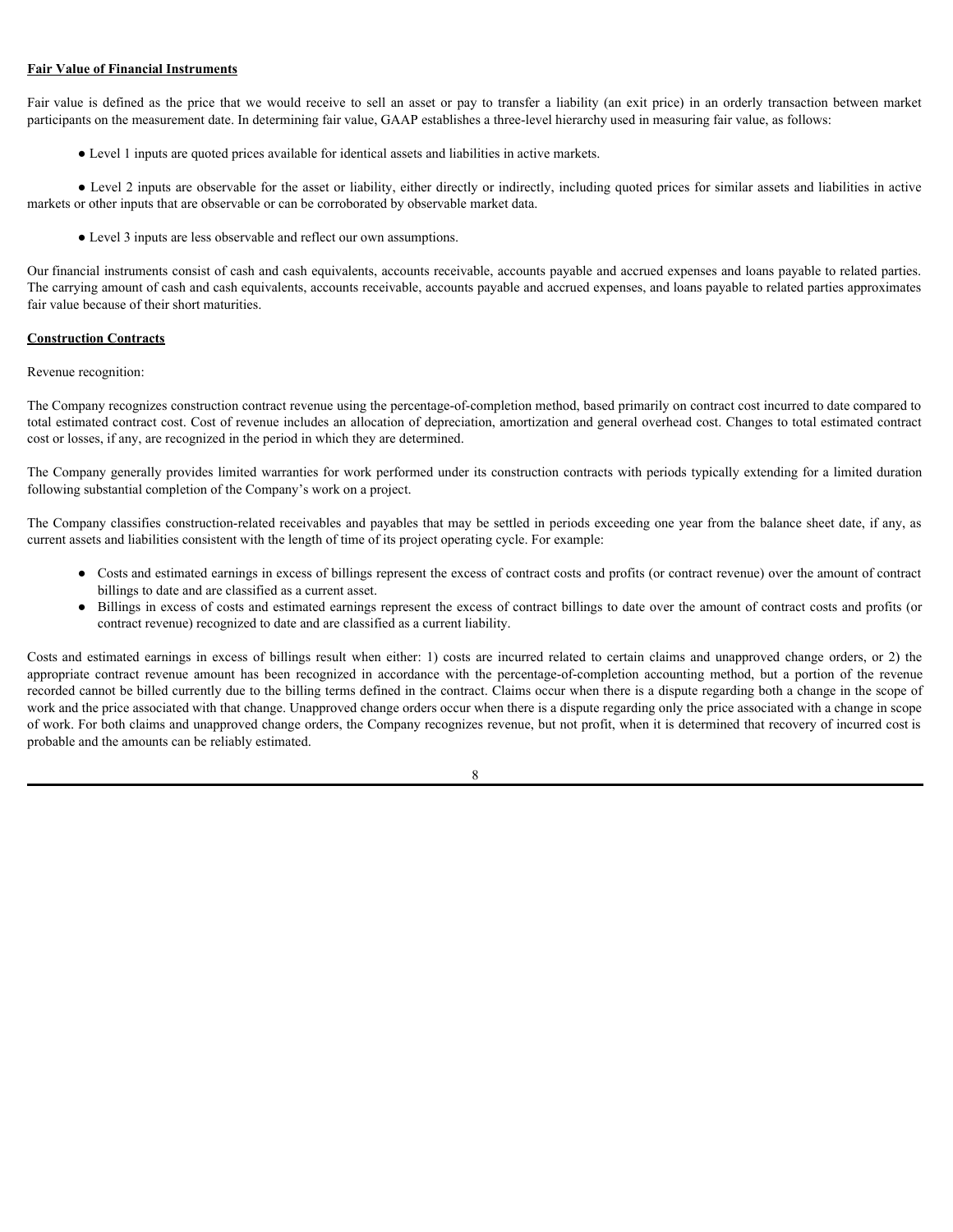#### Change in Estimates:

The Company's estimates of contract revenue and cost are highly detailed and many factors change during a contract performance period that result in a change to contract profitability. These factors include, but are not limited to, differing site conditions: availability of skilled contract labor: performance of major material suppliers and subcontractors: on-going subcontractor negotiations and buyout provisions: unusual weather conditions: changes in the timing of scheduled work: change orders: accuracy of the original bid estimate: changes in estimated labor productivity and costs based on experience to date: achievement of incentive-based income targets: and the expected, or actual, resolution terms for claims. The factors that cause changes in estimates vary depending on the maturation of the project within its lifecycle. For example, in the ramp-up phase, these factors typically consist of revisions in anticipated project costs and during the peak and close-out phases, these factors include the impact of change orders and claims as well as additional revisions in remaining anticipated project costs. Generally, if the contract is at an early stage of completion, the current period impact is smaller than if the same change in estimate is made to the contract at a later stage of completion. Change in Estimates:<br>
The Company's estimates of contract revenue and cost are highly detailed and many factors change during a contract performance period that result in a change to<br>
contract proprisions:<br>
suggency contra Material changes in estimates are disclosed in the notes to the consolidated financial statements. Change in Estimates.<br>
The Company's estimates of contract revenue and cost are highly detailed and many factors change during a contract performance period that requal in a change to contract providebility. These factors Change in lastimates:<br>
The Company's estimates of contract revenue and cost are highly detailed and many factors change during a contract performance period that result in a change to<br>contract probability. These factors i

#### **Income Taxes**

The Company accounts for income taxes using the asset and liability method. Deferred tax assets and liabilities are recognized for the future tax consequences attributable to differences between the carrying amounts of assets and liabilities for financial reporting purposes and the amounts used for income tax reporting differences are expected to be recovered or settled. The effect on deferred tax assets and liabilities of a change in tax rates is recognized in the provision for income allowance when realization of the assets is not reasonably assured.

The Company recognizes in its financial statements the impact of tax positions that meet a "more likely than not" threshold, based on the technical merits of the position. The tax benefits recognized from such a position are measured based on the largest benefit that has a greater than fifty percent likelihood of being realized upon ultimate settlement.

# **Net Income (Loss) Per Common Share**

Basic net income (basic net loss) per common share is calculated by dividing net income (loss) by the weighted average number of common shares outstanding during the period.

Diluted net income (loss) per common share is computed using the weighted average number of common shares outstanding and potentially dilutive securities outstanding during the period.

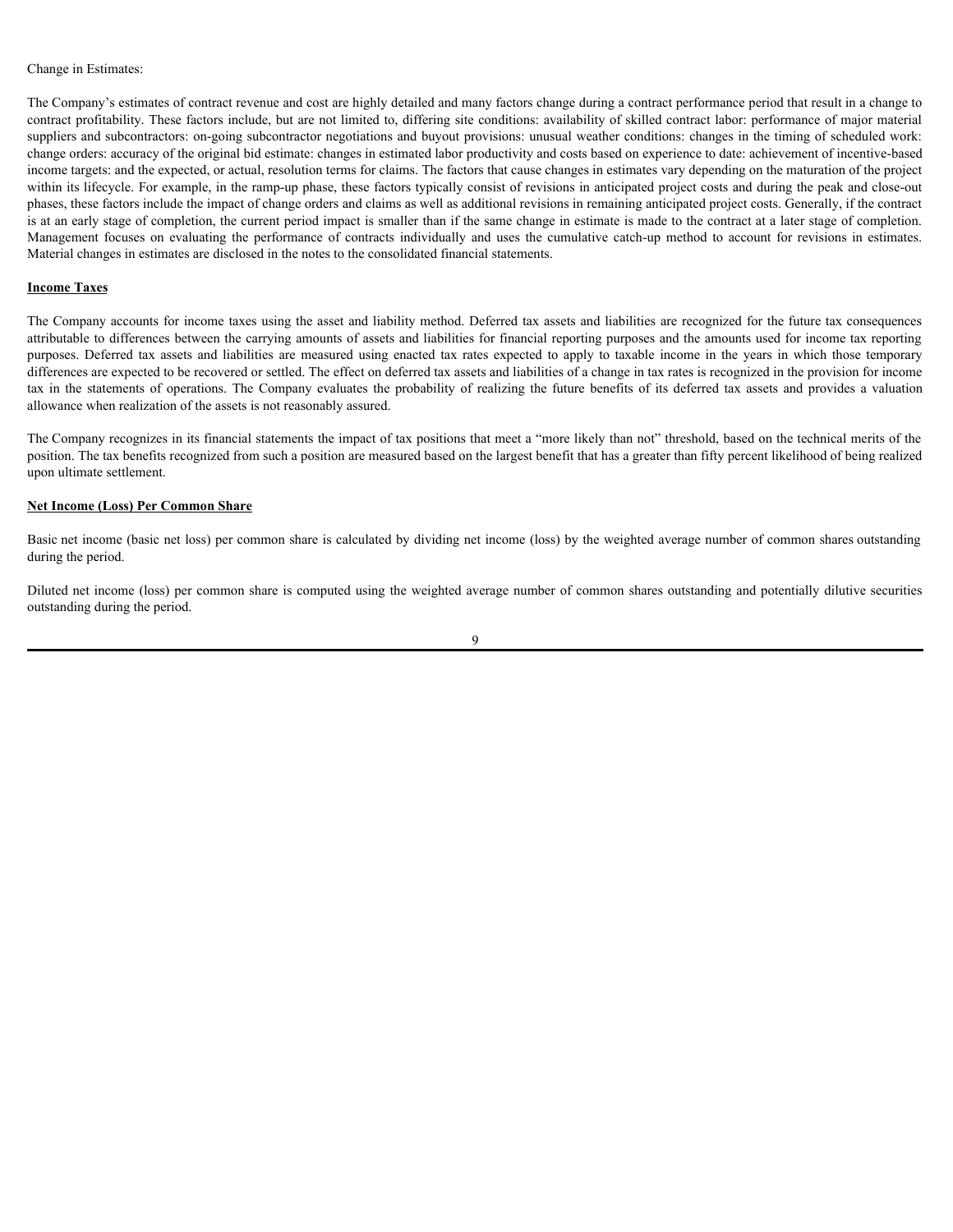# **Recent Accounting Pronouncements**

In May 2014, the Financial Accounting Standards Board ("FASB") issued Accounting Standards Update ("ASU") No. 2014-09, Revenue from Contracts with **Recent Accounting Pronouncements**<br>In May 2014, the Financial Accounting Standards Board ("FASB") issued Accounting Standards Update ("ASU") No. 2014-09, Revenue from Contracts with<br>Customers (Accounting Standards Codifica **Recent Accounting Pronouncements**<br>In May 2014, the Financial Accounting Standards Board ("FASB") issued Accounting Standards Update ("ASU") No. 2014-09, Revenue from Contracts with<br>Customers (Accounting Standards Codifica promised goods or services to customers in an amount that reflects the consideration to which the entity expects to be entitled in exchange for those goods or services. The amendments in this ASU were originally effective for interim and annual reporting periods beginning after December 15, 2016, with early adoption Recent Accounting Pronouncements<br>In May 2014, the Financial Accounting Standards Board ("FASB") issued Accounting Standards Update ("ASU") No. 2014-09, Revenue from Contracts with<br>Customers (Accounting Standards Colifcatio **Recent Accounting Pronouncements**<br>In May 2014, the Financial Accounting Standards Board ("FASB") issued Accounting Standards Update ("ASU") No. 2014-09, Revenue from Contracts with<br>Customers (Accounting Standards Codifica December 15, 2017, including interim reporting periods within that reporting period. The impact of this ASU on our financial position, results of operations and cash flows at March 31, 2018 and for the three months then ended has not been significant.

Certain other accounting pronouncements have been issued by the FASB and other standard setting organizations which are not yet effective and therefore have not yet been adopted by the Company. The impact on the Company's financial position and results of operations from adoption of these standards is not expected to be material.

## **2 - Property and Equipment**

Property and equipment is summarized as follows:

|                                | March 31, 2018 |            | December 31, 2017 |  |
|--------------------------------|----------------|------------|-------------------|--|
|                                | (Unaudited)    |            |                   |  |
| Office equipment               |                | $4,115$ \$ | 4,115             |  |
| Vehicles                       |                | 24,565     | 24,565            |  |
| Less: Accumulated depreciation |                | (20, 765)  | (19, 536)         |  |
| Property and Equipment- net    |                | 7.915      | 9.144             |  |

Depreciation expense for the three months ended March 31, 2018 and 2017 was \$1,229 and \$147, respectively.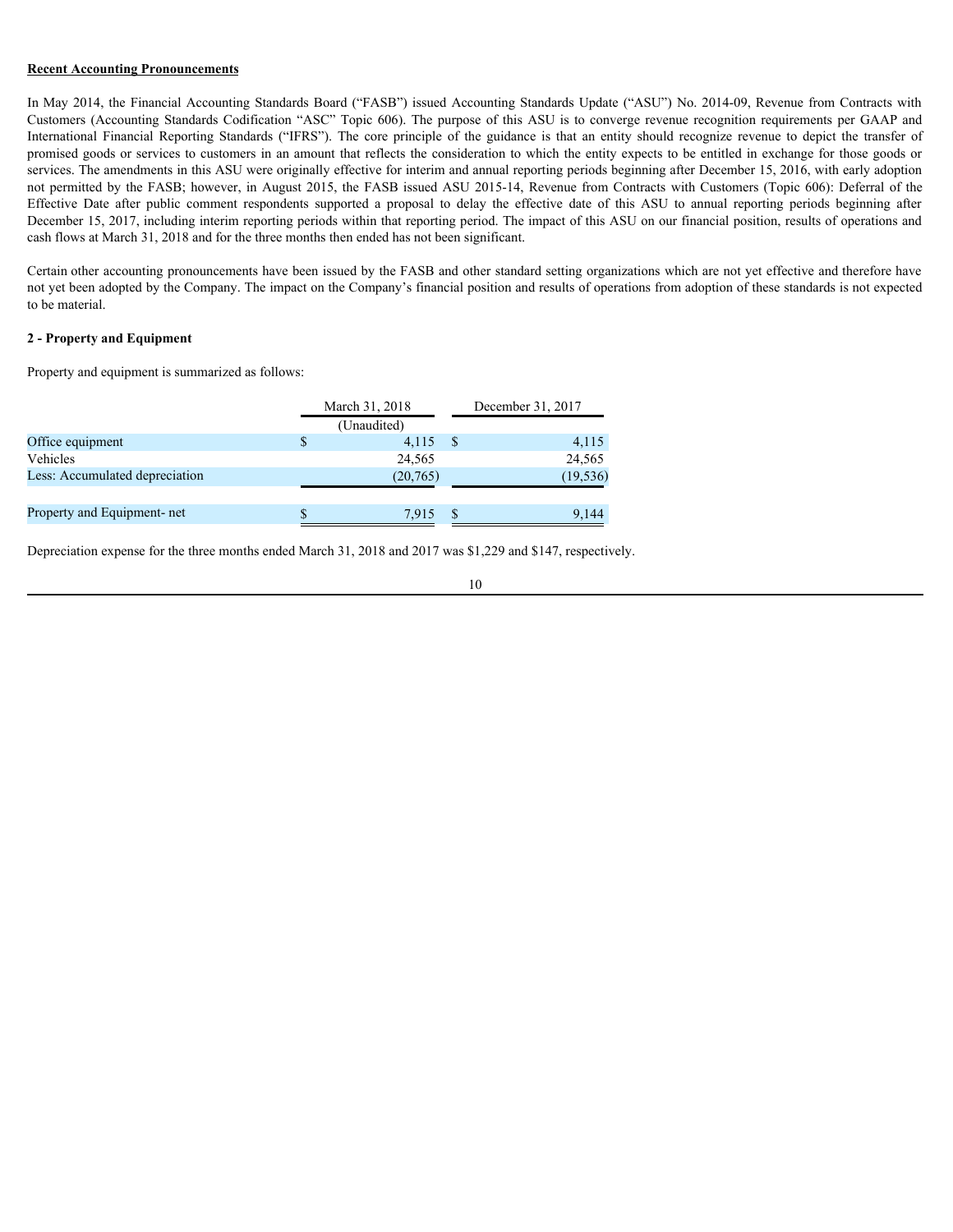# **3-Deposits and Costs Coincident to Acquisition of Land for Development**

| 3-Deposits and Costs Coincident to Acquisition of Land for Development                                                                                                                                                                                                                                          |                               |                    |
|-----------------------------------------------------------------------------------------------------------------------------------------------------------------------------------------------------------------------------------------------------------------------------------------------------------------|-------------------------------|--------------------|
| Deposits and costs coincident to acquisition of land for development are summarized as follows:                                                                                                                                                                                                                 |                               |                    |
|                                                                                                                                                                                                                                                                                                                 | March 31, 2018<br>(Unaudited) | December 31, 2017  |
| Lacey Township, New Jersey, Marina contract:                                                                                                                                                                                                                                                                    |                               |                    |
| Deposit                                                                                                                                                                                                                                                                                                         | 25,000                        | 25,000             |
| Site engineering, permits and other costs:                                                                                                                                                                                                                                                                      | 23,657                        | 23,657             |
| <b>Total Marina Contract</b>                                                                                                                                                                                                                                                                                    | 48,657                        | 48,657             |
|                                                                                                                                                                                                                                                                                                                 |                               |                    |
| Lacey Township, New Jersey, Pines contract:                                                                                                                                                                                                                                                                     |                               |                    |
| Deposit                                                                                                                                                                                                                                                                                                         | $\theta$                      | 10,000             |
| Cost to acquire contract<br>Site engineering, permits, and other costs                                                                                                                                                                                                                                          | 10,000                        | 10,000             |
| <b>Total Pines contract</b>                                                                                                                                                                                                                                                                                     | 118,288                       | 111,215<br>131,215 |
|                                                                                                                                                                                                                                                                                                                 | 138,288                       |                    |
| Berkeley Township, New Jersey, Tallwoods contract:                                                                                                                                                                                                                                                              |                               |                    |
| Deposit                                                                                                                                                                                                                                                                                                         | 10,000                        | 10,000             |
| Site engineering, permits, and other costs                                                                                                                                                                                                                                                                      | 27,437                        | 20,257             |
| <b>Total Tallwoods contract</b>                                                                                                                                                                                                                                                                                 | 37,437                        | 30,257             |
|                                                                                                                                                                                                                                                                                                                 |                               |                    |
| Total                                                                                                                                                                                                                                                                                                           | 224,382                       | 210,129            |
|                                                                                                                                                                                                                                                                                                                 |                               |                    |
| Lacey Township, New Jersey, "Dream Homes at the Pines", Contract                                                                                                                                                                                                                                                |                               |                    |
|                                                                                                                                                                                                                                                                                                                 |                               |                    |
| On December 15, 2016, the Company acquired from General Development Corp. ("GDC") rights to a contract to purchase over 9 acres of undeveloped land<br>without amenities in Lacey Township, New Jersey (the "Lacey Contract or Dream Homes at the Pines") for \$15,000 cash (paid in December 2016) and 100,000 |                               |                    |
| restricted shares of Company common stock (issued in April 2017) valued at \$5,000. GDC acquired the rights to the contract from DHL on December 14, 2016 for                                                                                                                                                   |                               |                    |
| \$10,000 cash. As discussed in Note 8, Commitments and Contingencies under Line of Credit, the Company also has an available line of credit of \$50,000 with                                                                                                                                                    |                               |                    |
| GDC.                                                                                                                                                                                                                                                                                                            |                               |                    |
|                                                                                                                                                                                                                                                                                                                 |                               |                    |
| The Lacey Contract between DHL and the seller of the land was dated March 18, 2016 and provides for a \$1,000,000 purchase price with closing on or about 60                                                                                                                                                    |                               |                    |
| days after memorialization of final Development Approvals has been obtained. DHL paid the seller a \$10,000 refundable deposit in March 2016 pursuant to the                                                                                                                                                    |                               |                    |

The Lacey Contract between DHL and the seller of the land was dated March 18, 2016 and provides for a \$1,000,000 purchase price with closing on or about 60 days after memorialization of final Development Approvals has been obtained. DHL paid the seller a \$10,000 refundable deposit in March 2016 pursuant to the Lacey Contract. In the event the transaction has not closed on at least a portion of the property within 24 months of the completion of the Due Diligence Period (as may be extended by two 6- month extensions), the seller has the option of terminating the contract. Notwithstanding this provision, the Company retains the right at all times to waive any remaining contingencies and proceed to close on the property.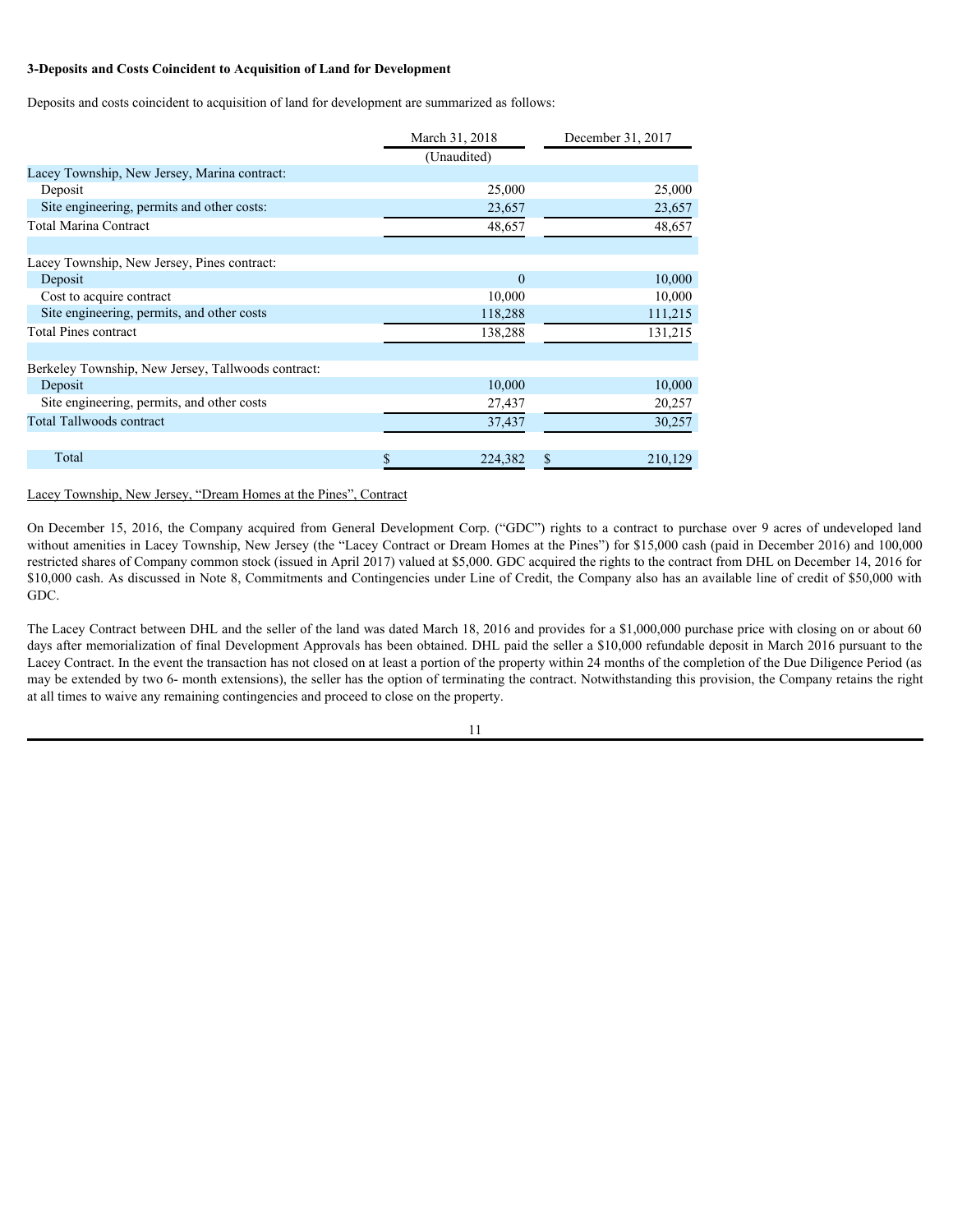At this time, the contract is in good standing and there is no risk of cancellation. As per the contract, the Company is required to close on this property no later than March 18, 2019, which date is inclusive of the 24-month development period, and 2 additional 6-month extensions.

Due diligence for the above property was completed as of May 17, 2016, and all costs were incurred by Dream Homes Ltd., which was in the contract for the property at the time. No additional costs for due diligence have been incurred by the Company, nor are any anticipated. The Company will incur all current costs associated with this property necessary to obtain all approvals, acquire the land, install the infrastructure and prepare the property to commence construction.

In order to obtain all developmental approvals and be prepared to begin installing infrastructure, various permits and engineering work are required. These permits include but are not limited to township subdivision, county, municipal utility authority, CAFRA (NJ Department of Environmental Protection) and NJ Department of Transportation. To date, design engineering has been completed and a CAFRA application has been prepared and submitted to the environmental scientist, along with a check for \$36,750 payable to the NJ DEP. Application for this permit was made in April 2017. As of this date, the CAFRA application has been put on hold pending a determination if the township will be approved by the State of New Jersey for a CAFRA Town Center designation. A permit is expected to be issued in June or July of 2018. A Lacey Township Planning Board meeting was held on December 11, 2017. Additional information was requested from the board and the next meeting will be scheduled upon receipt of outside agency permits and the other requested information. At this time, the contract is in good standing and there is no risk of cancellation. As per the contract, the Company is required to close on this property was later than March 18, 2019, which date is nelusive of the 24-m

It is anticipated that complete development approvals will cost approximately \$50,000 more to complete. In addition to these approval costs and acquisition costs, construction is approximately \$2,090,000 as of March 31, 2018.

The Company may need to seek loans from banks to finance this project. As part of their financing agreements, the banks typically require Vincent Simonelli to personally guarantee these loans. If Mr. Simonelli cannot qualify as a guarantor and there is no one other than him in the Corporation to provide those guarantees, the financing of the deal may be adversely affected. The exact amount of funding required for this particular property is not clear at the present time but will be determined when full approvals have been obtained and the Company is prepared to take title to the property.

## Berkeley Township, New Jersey, "Dream Homes at Tallwoods", Contract

On March 1, 2017, the Company acquired from DHL rights to a contract to purchase over 7 acres of land in Berkeley Township, NJ (the "Tallwoods Contract or Dream Homes at Tallwoods") for 71,429 restricted shares of Company common stock (issued in April 2017). The Tallwoods Contract between DHL and the seller of the land was dated January 5, 2017 and provides for a \$700,000 purchase price with closing on or about 60 days after final development approvals have been obtained and memorialized. DHL paid the seller a refundable \$10,000 deposit in January 2017 pursuant to the Tallwoods contract.

The due diligence period associated with this property expired on March 4, 2017 and all costs associated with same were paid by Dream Homes Ltd. prior to the expiration date. The Company will incur no further costs related to the due diligence aspect of this purchase. The Company will incur all current and future costs associated with this property necessary to obtain all approvals, acquire the land and prepare the property to commence construction.

The land is currently improved with streets and all public utilities in place. As such, the necessary steps required to bring the property through the approval process involve primarily design engineering. Since the property is on an improved street, a major subdivision application will be filed with the township, which will create 13 conforming buildable lots from the existing single 7-acre parcel. Accordingly, the remaining costs will primarily involve engineering and approval costs, as opposed to costs associated with the installation of infrastructure.

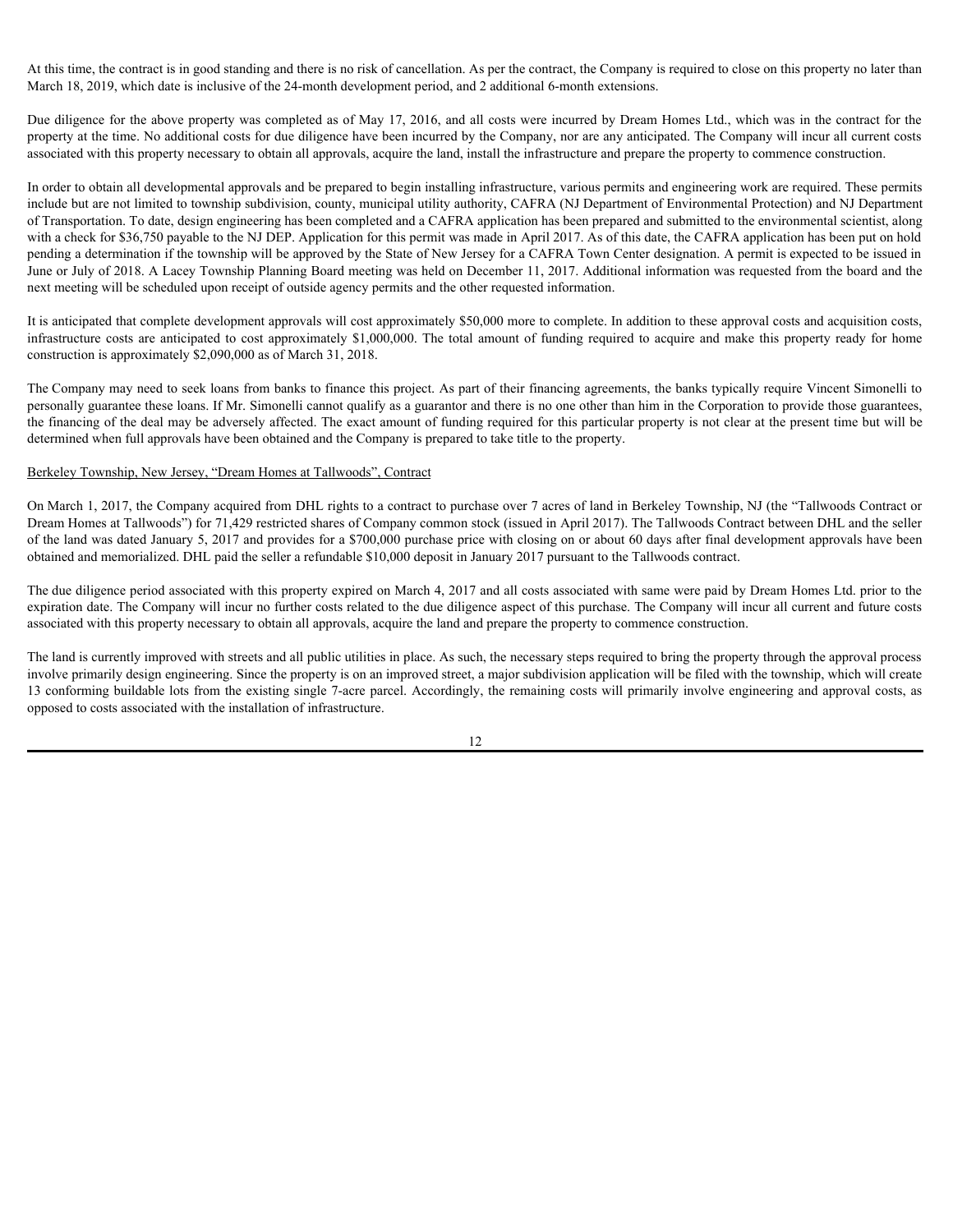At this time, the Company estimates that the total engineering and approval costs will be approximately \$40,000. The amount of money required to purchase the property is \$700,000 of which \$10,000 is currently on deposit. The Company has made application to the Berkeley Township Zoning Board.

extended by two 6-month extensions), the seller has the option of terminating the contract. Notwithstanding this provision, the Company retains the right at all times to waive any remaining contingencies and proceed to close on the property.

At this time, the Company estimates that the total engineering and approval costs will be approximately \$40,000. The amount of money required to purchase the property is \$700,000 of which \$10,000 is currently on deposit. T The Company may need to seek loans from banks to finance this project. As part of their financing agreements, the banks typically require Vincent Simonelli to personally guarantee these loans. If Mr. Simonelli cannot qualify as a guarantor and there is no one other than him in the Corporation to provide those guarantees, the financing of the deal may be adversely affected. The exact amount of funding required for this particular property is not clear at the present time but will be determined when full approvals have been obtained and the Company is prepared to take title to the property. At this time, the Company estimates that the total engineering and approval costs will be approximately \$40,000. The amount of money required to purchase the property is \$700,000 of which \$10,000 is currently on depost. T At this time, the Conquery estimates that the total regineering and sproval conts will be approximately 580,000. The amount of monoy required or properties of the properties of the formula provided by the whole the constr

#### Lacey Township, New Jersey, "Dream Homes at Forked River", Marina Contract

The Company has acquired the rights to a purchase contract via contract assignment for 48 waterfront townhomes with boat slips in Lacey, NJ. The project is property, and is partially improved with all boat slips currently installed, the Department of Transportation permit received and the curb cut from Route 9 in place. The property when completely constructed has a retail value of \$21 million and is expected to begin site improvements in late 2018 or early 2019.

On December 8, 2017, the Company acquired from DHL rights to a contract to purchase over +/- 7.5 acres of land in Lacey Township, NJ (the "Marina Contract or Dream Homes at Forked River") for 162,200 restricted shares of Company common stock (committed but not issued as of May 21, 2018). The Contract between DHL and the seller of the land was dated February 24, 2016 and provides for a \$2,166,710 purchase price with closing on or about 60 days after final development approvals have been obtained and memorialized. DHL paid the seller a refundable \$25,000 deposit in February 2016 pursuant to the Marina contract.

The due diligence period associated with this property expired on May 1, 2016 and all costs associated with same were paid by Dream Homes Ltd. prior to the expiration date. The Company will incur no further costs related to the due diligence aspect of this purchase. The Company will incur all current and future costs associated with this property necessary to obtain all approvals, acquire the land and prepare the property to commence construction.

The land is currently approved for a marina and it is the Company's intention to modify the approvals to a townhome use, as per the ordinance. The property is environmental approvals. Accordingly, the remaining costs will primarily involve engineering, legal and approval costs.

At this time, the Company estimates that the total engineering and approval costs will be approximately \$100,000. The amount of money required to purchase the property is \$2,430,000 of which \$25,000 is currently on deposit.

The Company may need to seek loans from banks to finance this project. As part of their financing agreements, the banks typically require Vincent Simonelli to personally guarantee these loans. If Mr. Simonelli cannot qualify as a guarantor and there is no one other than him in the Corporation to provide those guarantees, the financing of the deal may be adversely affected. The exact amount of funding required for this particular property is not clear at the present time but will be determined when full approvals have been obtained and the Company is prepared to take title to the property.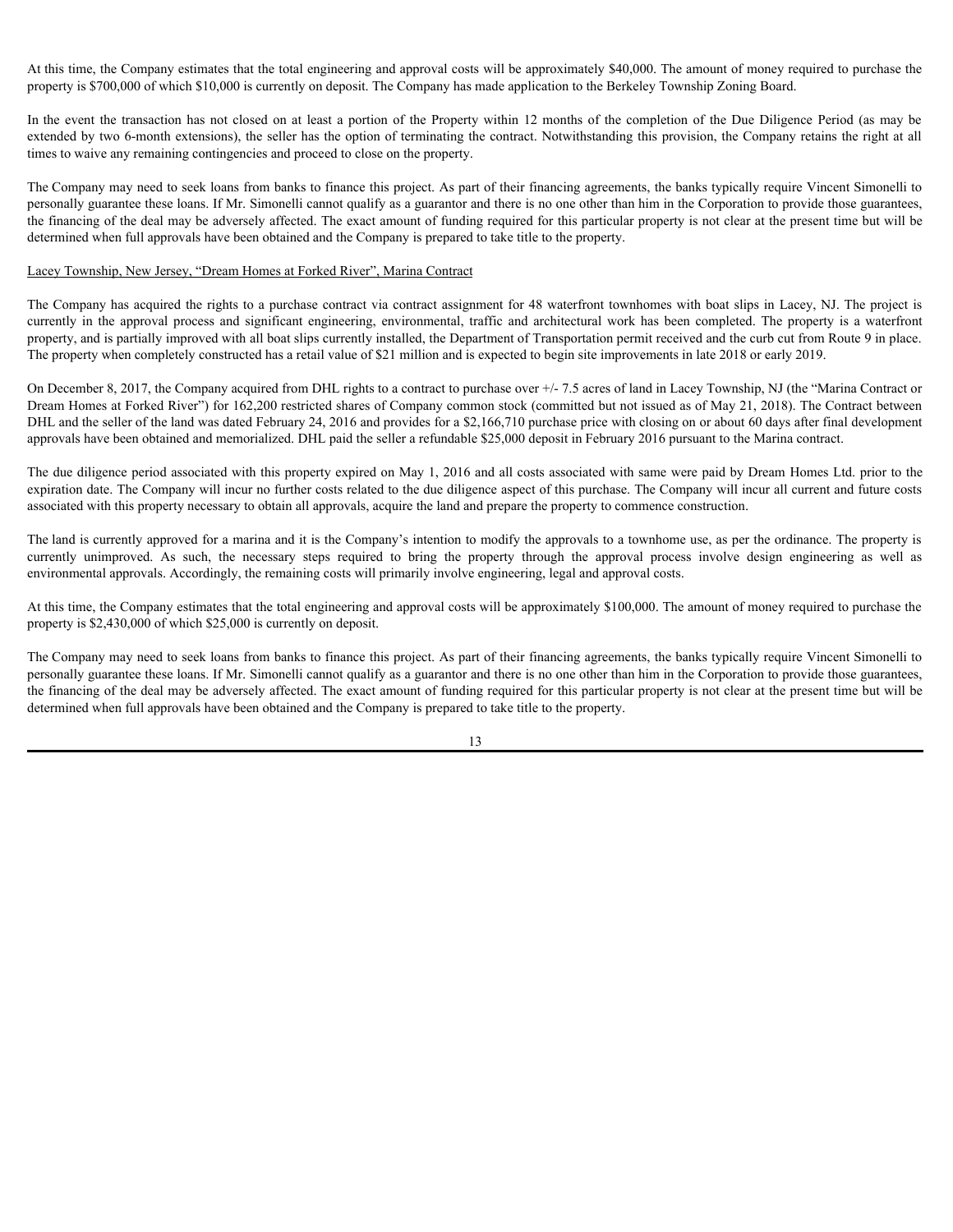# Little Egg Harbor Township, New Jersey, "Dream Homes at Radio Road", Contract

On March 14, 2018, the Company signed a contract to purchase 4 improved lots in Little Egg Harbor Township, NJ (the "Dream Homes at Radio Road") for a total of \$260,000. The Contract between the Company and the seller of the land provides for a \$65,000 per lot purchase price with closing occurring on a rolling basis, as each house is built and sold. In addition, the Company has obtained a term sheet on April 5, 2018 and is waiting for a formal commitment from 1<sup>st</sup> Constitution Bank for a funding facility comprised of acquisition and development funding.

The Company intends to begin construction in the second quarter and the homes are projected to sell in the \$350,000 - \$375,000 range.

#### **4-Loans Payable to Related Parties**

Loans payable to related parties is summarized as follows:

|                                          |  | March 31, 2018 |  | December 31, 2017 |  |
|------------------------------------------|--|----------------|--|-------------------|--|
|                                          |  | (Unaudited)    |  |                   |  |
| Loans payable to chief executive officer |  | 11,525         |  | 11,525            |  |
| Loans payable to GPIL (see Note 5)       |  | 3,118          |  | 3,118             |  |
| Loan payable to DHL                      |  | 100            |  | 100               |  |
| Total                                    |  | 14,743         |  | 14,743            |  |
|                                          |  |                |  |                   |  |

All the loans above are non-interest bearing and due on demand.

## **5 - Common Stock Issuances**

On August 18, 2016, Virtual Learning issued 2,000,000 restricted shares of common stock to GPIL in satisfaction of \$20,000 loans payable (see Note 4).

On August 19, 2016 (see Note 1), Virtual Learning issued 2,225,000 restricted shares of common stock to Dream Homes Ltd. for a 4.5% equity interest in Dream Homes Ltd. and certain other assets, at an agreed price of \$.05 per share.

From August 19, 2016 to August 23, 2016 (see Note 1), Virtual Learning issued a total of 2,287,367 restricted shares of common stock to Dream Homes Ltd. for rights to complete 6 in process construction contracts of Atlantic Northeast Construction LLC, a wholly owned subsidiary of Dream Homes Ltd. at an agreed price of \$.05 per share.

On August 19, 2016, Virtual Learning issued 250,000 restricted shares of common stock to Mr. Roger Fidler for legal services. The 250,000 shares were valued at \$2,500 (or \$.01 per share), which amount was expensed in the three months ended September 30, 2016.

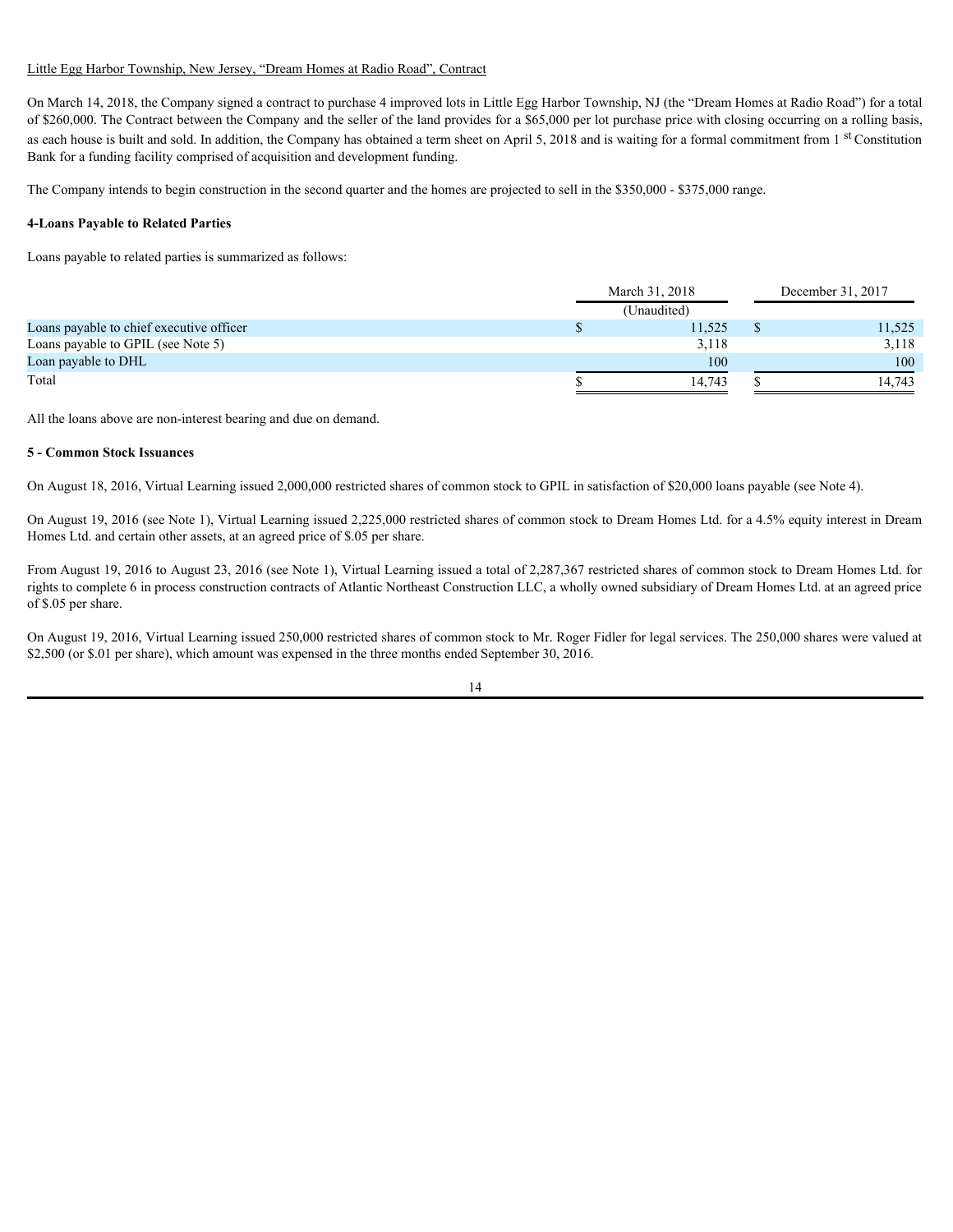On October 13, 2016, DHL assigned 100,000 restricted shares of Company common stock it held to a minority shareholder of DHL. This minority shareholder of DHL had contributed \$100,000 out of approximately \$500,000 in a private placement of common stock of DHL in 2010. In addition, this minority stockholder of DHL also received 275,000 restricted shares from DHL in 2011 for consulting services. Accordingly, the Company has not deemed it appropriate to measure stock-based compensation relating to the 100,000 shares assigned by DHL to its minority stockholder.

On October 21, 2016, Virtual Learning issued 160,000 restricted shares of common stock to an individual for accounting services. The 160,000 restricted shares were valued at \$8,000 (or \$.05 per share), which amount was expensed in the three months ended December 31, 2016.

On December 29, 2016, Virtual Learning issued a total of 326,857 restricted shares of common stock to convertible noteholders for their notes and accrued interest totaling \$65,371.

On December 29, 2016, Virtual Learning issued a total of 180,000 restricted shares of common stock (50,000 shares to the Company's chief executive officer, 50,000 shares to the Company's secretary, 10,000 shares each to our two outside directors, and a total of 60,000 shares to four other individuals, principally DHL employees, for services rendered. The 180,000 shares were valued at \$9,000 (Company officers and outside directors- \$6,000, DHL employees-\$3,000) (or \$.05 per share), which amount was expensed in the three months ended December 31, 2016. On October 13, 2016, DHL assigned 100,000 restricted shares of Company common stock it held to a minority shareholder of DHL. This minority shareholder of DHL in 2010, that committed SY000, on a strip system of Source of On October 13, 2016, DHI, assigned 100,000 centriced shares of Company common stock it held to a minority shareholder of DHI. This universident stock Company and Figure 1017. This minority also restricted shares for DHI, a

On February 22, 2017, DHDC issued 56,000 restricted shares of common stock to Green Chip Investor Relations pursuant to an Investor Relations and Consulting Services Agreement (see Note 8). The 56,000 restricted shares were valued at \$2,800 (or \$.05 per share), which amount was expensed in the three months ended March 31, 2017.

amount of the refundable deposit on land made by DHL to the Seller in January 2017 for the Berkeley Township New Jersey contract (see Note 3).

On March 14, 2017, DHL assigned 275,000 restricted shares of Company common stock it held to the same minority stockholder of DHL that it assigned 100,000 shares of Company common stock on October 13, 2016 (see sixth preceding paragraph).

townhouse development in Lacey Township, NJ (see Note 3).

On July 12, 2017, DHDC issued 40,000 restricted shares of DHDC's common stock to Dream Homes, Ltd. ("DHL") in exchange for vehicles owned by DHL. The transaction reflected \$6,000 net carrying value of the assets on DHL's books at July 12, 2017.

On September 21, 2017, DHL assigned 25,000 restricted shares of Company common stock it held to the Secretary of both DHDC and DHL for services rendered to DHL. Accordingly, no stock-based compensation was recognized by DHDC.

On December 8, 2017, DHDC committed to issue 162,200 restricted shares of common stock to DHL valued at \$48,658 (DHL's historical cost of the assets being assigned), for the assignment of a contract to purchase property from DHL for the Lacey Township New Jersey contract (see Note 3).

On December 11, 2017, DHL assigned 100,000 restricted shares of Company common stock it held to the Company Securities Counsel of both DHDC and DHL in settlement of certain DHL accounts payable due him. Accordingly, no stock-based compensation was recognized by DHDC.

On December 27, 2017, DHDC committed to issue 12,500 restricted shares of DHDC's common stock for cash proceeds of \$ 5,000 at \$.40 per share per the Subscription Agreement.

On December 29, 2017, DHDC committed to issue 27,810 restricted shares of DHDC's common stock for settlement of \$ 11,124 accounts payable at \$.40 per share.

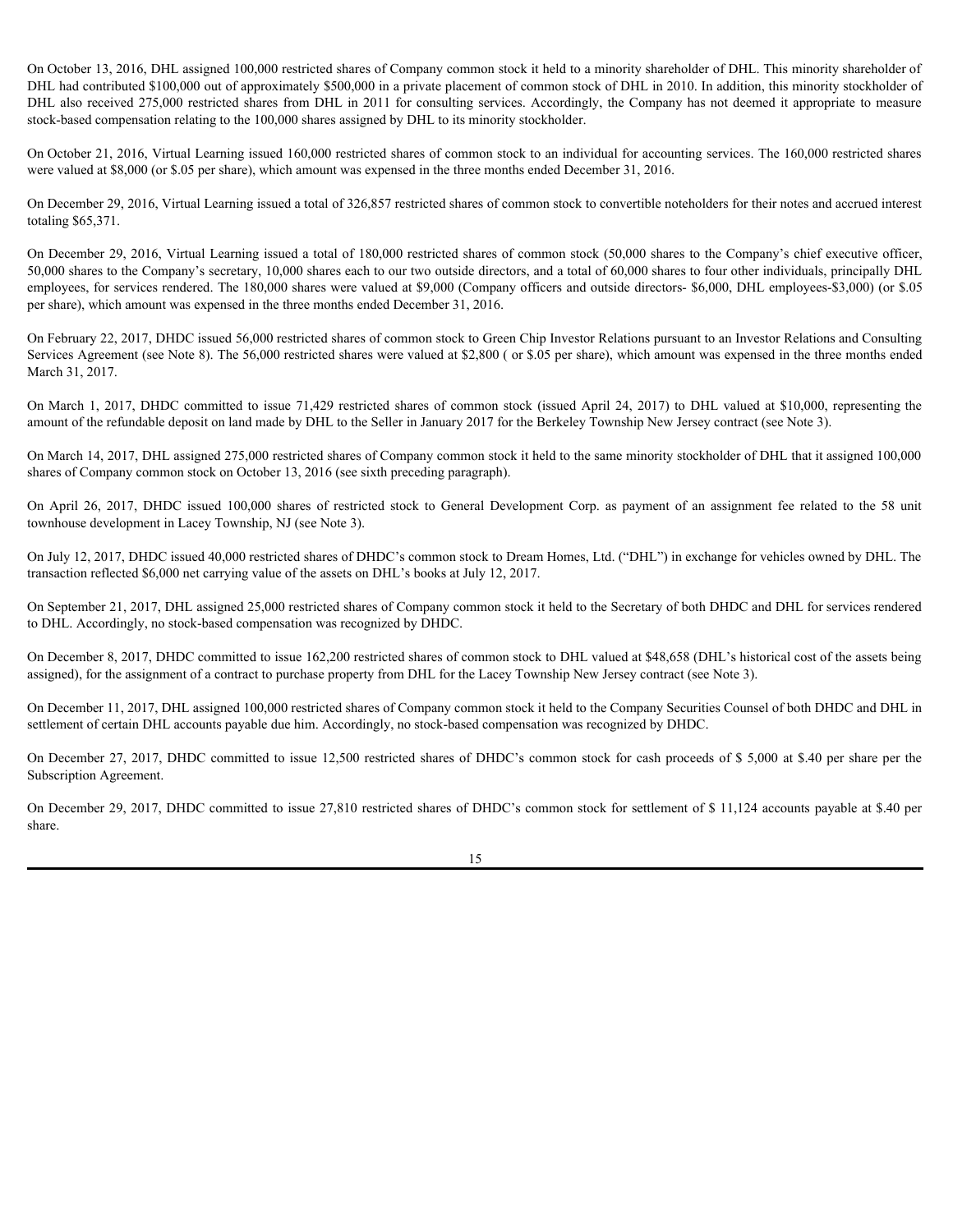subscription agreement.

On January 31, 2018, DHDC committed to issue 16,000 restricted shares of DHDC's common stock for cash proceeds of \$11,400 at \$ .40 per share per the<br>subscription agreement.<br>On February 9, 2018, DHL assigned 40,000 restrict On February 9, 2018, DHL assigned 40,000 restricted shares of Company common stock it held to a minority stockholder of DHL. This minority stockholder of DHL had contributed \$10,000 out of approximately \$500,000 in a private placement of common stock of DHL in 2010. In addition, this minority stockholder of DHL also received 30,000 restricted shares of DHL common stock in 2 On January 31, 2018, DHDC committed to issue 16,000 restricted shares of DHDC's common stock for cash proceeds of \$11,400 at \$ .40 per share per the subscription agreement.<br>On February 9, 2018, DHL assigned 40,000 restrict DHDC for this assignment of 40,000 shares. On January 31, 2018, DHDC committed to issue 16,000 restricted shares of DHDC's common stock for eash proceeds of \$11,400 at \$.40 per share per the subscription agreement.<br>On February 9, 2018, DHL assigned 40,000 restrict

On February 9, 2018, DHL assigned 25,000 restricted shares of Company common stock it held to the Secretary of both DHDC and DHL for accounting and administrative services rendered to DHL. Accordingly, no stock-based compensation was recognized by DHDC for this assignment of 25,000 shares.

On February 9, 2018, DHL assigned 25,000 restricted shares of Company common stock it held to a director of DHDC and service provider to DHL for legal services provided to DHL. Accordingly, no stock-based compensation was recognized by DHDC for this assignment of 25,000 shares.

Agreement.

# **6 – Income Taxes**

The provisions for (benefit from) income taxes differ from the amounts computed by applying the statutory United States Federal income tax rate (21% in 2018; 35% in 2017)to income (loss) before income taxes.

The sources of the differences follow:

|                                                                 | Three months ended March<br>31, 2018 |               | Three months ended<br>March 31, 2017 |              |  |
|-----------------------------------------------------------------|--------------------------------------|---------------|--------------------------------------|--------------|--|
|                                                                 |                                      | (Unaudited)   |                                      | (Un audited) |  |
| Expected tax (benefit)                                          | Ф                                    | $(56,811)$ \$ |                                      | 19,513       |  |
| State income taxes, net of Federal benefit                      |                                      | (19,235)      |                                      |              |  |
| Non-deductible stock-based compensation                         |                                      | 9,554         |                                      | 980          |  |
| Benefit from net operating loss carry back                      |                                      | (9,166)       |                                      |              |  |
| Provision for Federal income taxes at lower tax rate on taxable |                                      |               |                                      |              |  |
| income under \$50,000                                           |                                      |               |                                      | (469)        |  |
| Change in valuation allowance                                   |                                      | 57,598        |                                      | (19,315)     |  |
| Other                                                           |                                      | 8,894         |                                      |              |  |
| Provision for (benefit from) income taxes                       |                                      | (7,166)       |                                      | 709          |  |
|                                                                 |                                      | 16            |                                      |              |  |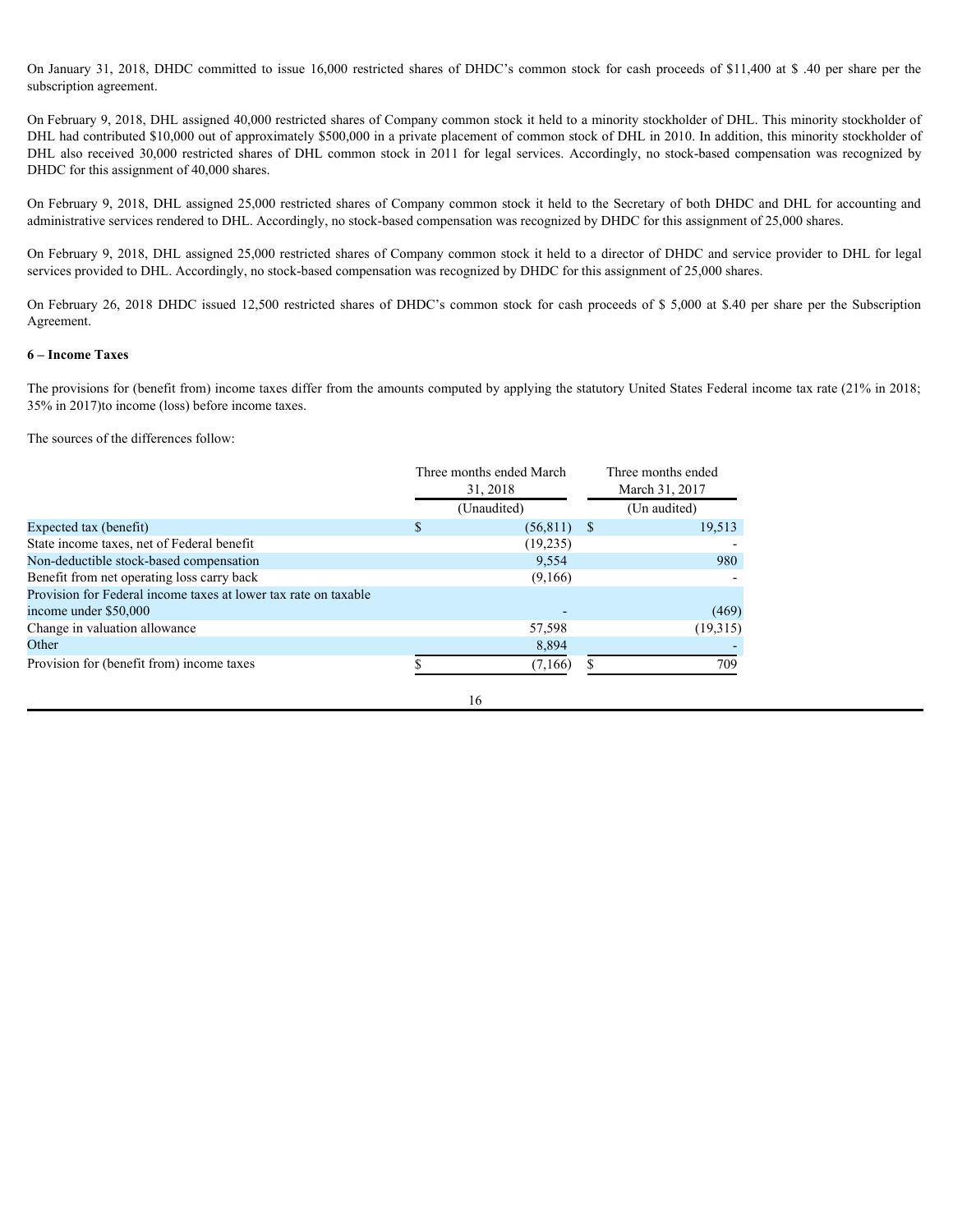| The significant components of DHDC's deferred tax asset as of March 31, 2018 and December 31, 2017 are as follows:                                                                                                                                                                                                                                                                                                                                                                                                                                                                          |   |                |                   |
|---------------------------------------------------------------------------------------------------------------------------------------------------------------------------------------------------------------------------------------------------------------------------------------------------------------------------------------------------------------------------------------------------------------------------------------------------------------------------------------------------------------------------------------------------------------------------------------------|---|----------------|-------------------|
|                                                                                                                                                                                                                                                                                                                                                                                                                                                                                                                                                                                             |   | March 31, 2018 | December 31, 2017 |
|                                                                                                                                                                                                                                                                                                                                                                                                                                                                                                                                                                                             |   | (Unaudited)    |                   |
| Deferred tax assets:<br>Net operating loss carry forward                                                                                                                                                                                                                                                                                                                                                                                                                                                                                                                                    | S | 57,598<br>- \$ |                   |
| Valuation allowance                                                                                                                                                                                                                                                                                                                                                                                                                                                                                                                                                                         |   | (57, 598)      |                   |
| Net deferred tax asset                                                                                                                                                                                                                                                                                                                                                                                                                                                                                                                                                                      |   | S.             |                   |
| At March 31, 2018, the Company has a net operating loss carryforward of approximately \$204,903 which expires in year 2038. Based on management's present<br>assessment, the company has not yet determined it to be more likely than not that a deferred tax asset of \$57,598 attributable to the future utilization of the<br>\$204,903 net operating loss carryforward will be realized. Accordingly, the company has recorded a 100% allowance against the deferred tax asset in the financial<br>statements as of March 31, 2018.                                                     |   |                |                   |
| Current United States income tax law limits the amount of loss available to be offset against future taxable income when a substantial change in ownership occurs.<br>Therefore, the amount available to offset future taxable income may be limited.                                                                                                                                                                                                                                                                                                                                       |   |                |                   |
| <b>7- Business Segments</b>                                                                                                                                                                                                                                                                                                                                                                                                                                                                                                                                                                 |   |                |                   |
| The company currently has one business segment which is residential construction, which is further divided into elevation/renovation, demolition and new home<br>construction and new single and multi-family home developments. The residential construction segment is operated through DHDC's wholly owned subsidiary<br>Dream Building, LLC (since August 19, 2016).                                                                                                                                                                                                                    |   |                |                   |
| As discussed in Note 11 (subsequent events), the Company has submitted a contract and offer to purchase a property currently approved for a 700 KW solar farm.                                                                                                                                                                                                                                                                                                                                                                                                                              |   |                |                   |
| 8- Commitments and Contingencies                                                                                                                                                                                                                                                                                                                                                                                                                                                                                                                                                            |   |                |                   |
| <b>Construction Contracts</b>                                                                                                                                                                                                                                                                                                                                                                                                                                                                                                                                                               |   |                |                   |
| As of March 31, 2018, Dream Building, LLC is committed under 21 construction contracts outstanding with home owners with contract prices totaling \$<br>3,160,009, which are being fulfilled in the ordinary course of business. None of these construction projects are expected to take significantly in excess of one year<br>to complete from commencement of construction. The Company has no significant commitments with material suppliers or subcontractors that involve any sums<br>of substance or, of long term duration at the date of issuance of these financial statements. |   |                |                   |
| <b>Employment Agreements</b>                                                                                                                                                                                                                                                                                                                                                                                                                                                                                                                                                                |   |                |                   |
| On April 28, 2017, DHDC executed an Employment Agreement with its newly appointed Vice President of Business Development. The term of the agreement is                                                                                                                                                                                                                                                                                                                                                                                                                                      |   |                |                   |

#### **7- Business Segments**

#### **8- Commitments and Contingencies**

# Construction Contracts

#### Employment Agreements

On April 28, 2017, DHDC executed an Employment Agreement with its newly appointed Vice President of Business Development. The term of the agreement is from April 28, 2017 to December 31, 2020 and is renewable thereafter at 1 year intervals based on certain sales targets. The agreement provides for compensation based on sales.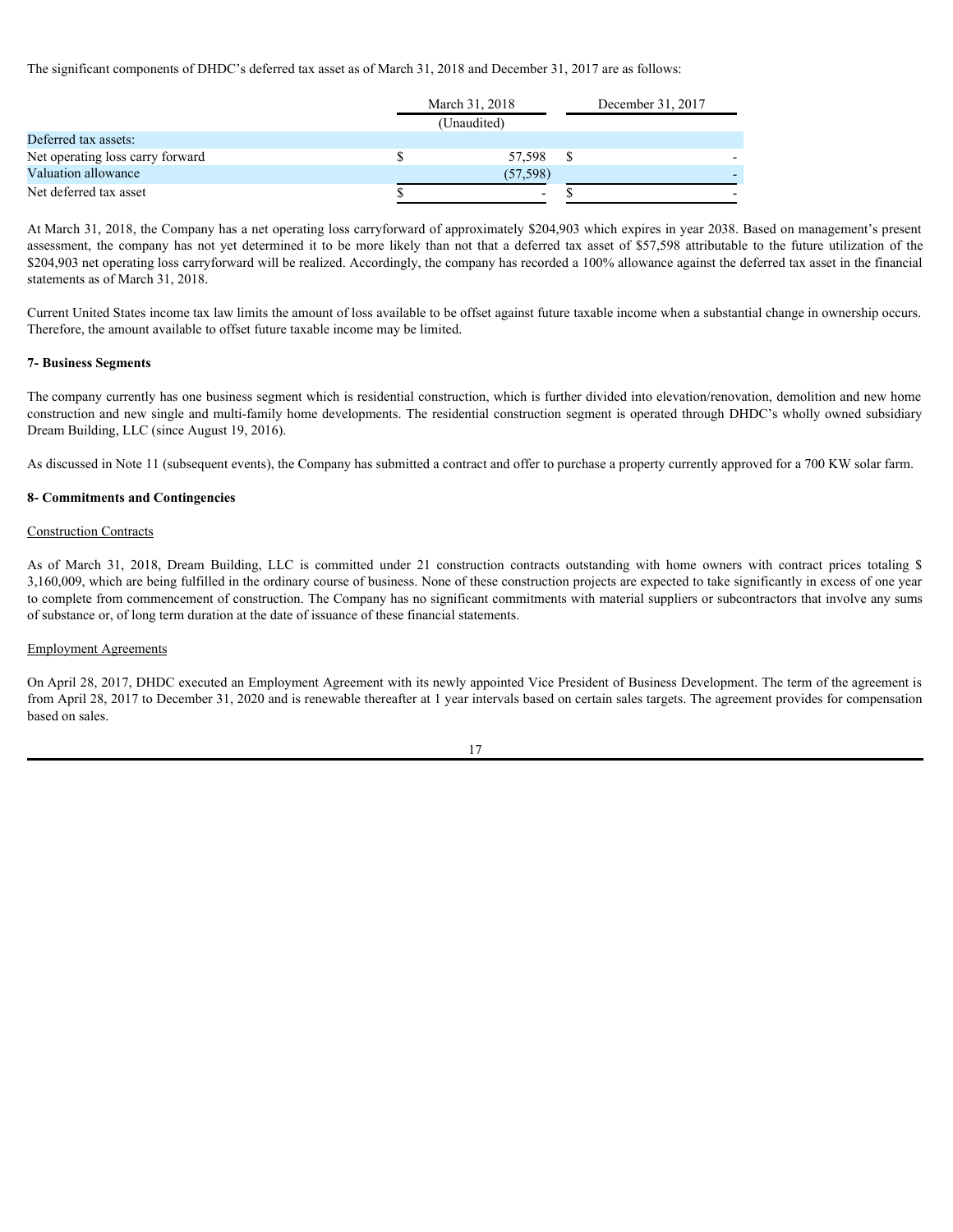On May 8, 2017, DHDC executed an Employment Agreement with its newly appointed Sales Manager. The term of the agreement is from May 8, 2017 to May 8, 2019 and is renewable thereafter at 1 year intervals based on certain sales targets. The agreement provides for compensation based on sales.

For the three months ended March 31, 2018, sales commissions expense pursuant to these two employment agreements were \$56,164.

#### Lease Agreement

On June 20, 2017, DHDC executed a lease for office and storage space located at 2109 Bridge Avenue, Point Pleasant, New Jersey. The term of the Lease is five years from June 20, 2017 to June 20, 2022 with two (2) five (5) year options to renew. The Lease provides for monthly rent commencing August 20, 2017 at On May 8, 2017, DHDC executed an Employment Agreement with its newly appointed Sales Manager. The term of the agreement is from May 8, 2017 to May 8,<br>2019 and is renewable thereafter at 1 year intervals based on certain sa Assuming DHDC is current in all rent and other charges, DHDC has the option to cancel the Lease with 90 days written notice to Landlord.

For the three months ended March 31, 2018, rent expense under this lease agreement was \$6,600.

#### Investor Relations Agreement

On February 10, 2017, the Company entered into an Investor Relations and Consulting Services Agreement with an investor relations firm. The agreement expired on August 31, 2017 and provided for issuance of 56,000 restricted shares of common stock valued at \$2,800 to the investor relations firm (stock issued on February 22, 2017) and \$2,000 per month fees to be paid to the investor relations firm commencing March 2017.

For the three months ended March 31, 2018 and 2017, consulting fees expense under this agreement was \$2,000.00 and \$4800 respectively.

#### Line of Credit

On September 15, 2016, DHDC established a \$50,000 line of credit with General Development Corp., a non-bank lender. Advances under the line bear interest at a rate of 12% payable monthly and the outstanding principal is due and payable in 60 months. The line is secured by the personal guarantee of the Company's Chief Executive Officer. The agreement to fund automatically renews on a yearly basis as long as interest payments are current. To date, the Company has not received any advances under the line of credit.

#### Private Placement

On November 3, 2017, the Company released a Private Placement Memorandum, which consists of an equity and debt offering for up to \$5,000,000 in new capital. This capital will be utilized for acquisition and development of several of the properties the Company has under contract, as well as expansion into the Florida market. The offering is comprised of Units for sale as well as convertible debt. Each Unit is priced at \$.40 per common share and includes 1 warrant to purchase an additional share of common stock for \$.60 within 3 years of the date of Unit purchase. The convertible debt is offered at an 8% coupon, paid quarterly, has a maturity of 4 years and is convertible at \$.75 per share. The offering was scheduled to close on January 2, 2018 and was extended unchanged by the Company to September 2, 2018.

As of May 21,, 2018, the Company has sold a total of 68,810 units and received \$16,400 in cash (\$5,000 in December 2017 for 12,500 units, \$6,400 in January 2018 for 16,000 units and \$5000 in February 2018 for 12,500 units) and was granted a reduction in accounts payable from a lumber vendor of 11,124 for 27,810 units issuable to the vendor as of December 31, 2017.

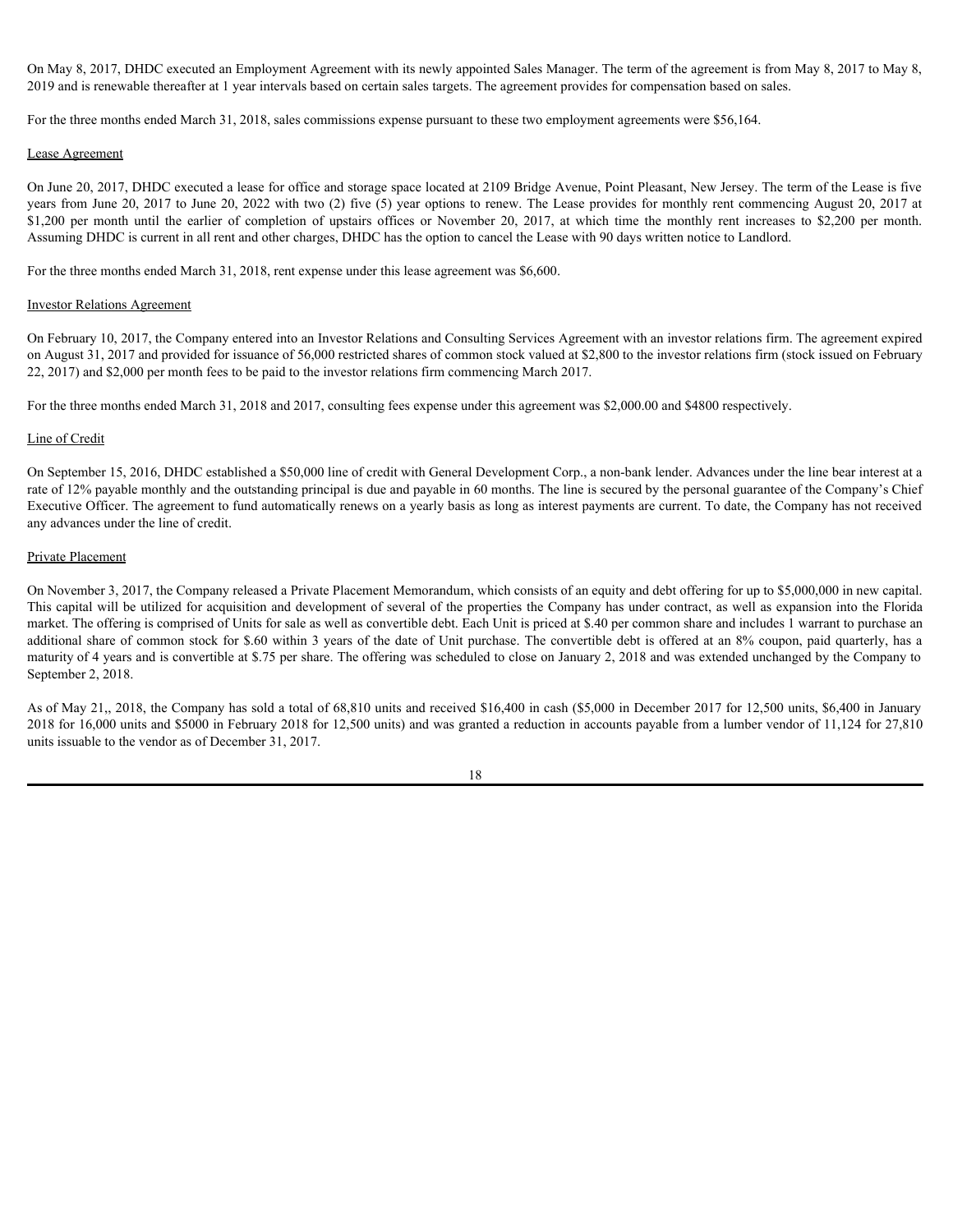#### **9- Related Party Transactions**

# Dream Homes Ltd. Allocated payroll

The Company uses the services of Dream Homes Ltd. (DHL) personnel for its operations. For the three months ended March 31, 2018 and 2017, selling, general and administrative expenses include \$120,217 and \$100,603, respectively incurred for the Company's estimated share of DHL's gross payroll and payroll taxes for the 2018 amount includes \$17,500 salary paid to the Company's Chief Executive Officer and \$14,400 salary paid to the Company's Secretary and VP of Human Resources. At March 31, 2018, accounts payable and accrued expenses include \$ 109,552 due to DHL for unpaid payroll reimbursement.

# Office Space

The Company has occupied office space located in Forked River, New Jersey which is owned by an affiliated company. Commencing April 2017, the Company has paid DHL monthly rent of \$2,000 (\$6,000 total for the three months ended March 31, 2018) for this office space.

#### **10- Stock Warrants**

On July 12, 2017, DHDC issued 750,000 stock warrants to various members of Dream Homes & Development Corporation's executive team (including 500,000 to the Company's Chief Executive Officer, 100,000 to the Company's Secretary, and a total of 60,000 to the Company's two other directors and 50,000 to a nonexecutive DHL project manager employee). These Warrants entitle the holder to purchase shares of Dream Homes & Development Corporation at \$0.30 per share through July 20, 2020. These warrants vest to the Holder on a semi-annual basis over a 36-month period contingent upon Holder's continued association with the Company. The \$407,850 total fair value (calculated using the Black Scholes option pricing model and the following assumptions: (1) stock price of \$0.60, (2) exercise price of \$0.30, (3) dividend yield of 0%, (4) risk-free interest rate of 1.53%, (5) expected volatility of 171%, and (6) term of 3 years) of the 750,000 warrants is being expensed evenly over the 3 years requisite service period of the individuals that were granted these warrants commencing in July 2017. For the three months ended March 31, 2018, stock-based compensation attributable to the warrants was \$ 33,988 using the above Black Scholes option pricing model. 9. Related Party Transactions<br>
Dream Liones Lat. Allocated partial<br>
The Company total behaviors of Urbann Humes Lat. (1011) presumed for the signediums. For this these members and Markov 13, 2018 and 2017, with graph and t In 24, 2018, 2018, 2018, 2018, 2018, 2018, 2018 a contract to purchase 3 (and Free Direct Township) a single-family and to purchase a single-family and the Company single-family (Similar Similar Similar Similar Similar Sim

Included within the 750,000 warrants described in the preceding paragraph are 20,000 warrants issued to the Company's Vice President of Business Development preceding paragraph are 20,000 warrants issued to the Company's Sales Manager that are not covered by the Employment Agreement dated May 8, 2017 described in Note 8.

In addition to the 750,000 warrants issued on July 12, 2017 per above, the company issued a total of 68,810 warrants in connection with the Private Placement described above in Note 8. The warrants are exercisable into common stock at an exercise price of \$ .60 per share for a period of 3 years commencing from the respective issuance dates of these warrants.

#### **11- Subsequent Events**

elevation and renovation, which is expected to cost an additional \$125,000.

It is the Company's intention to renovate and sell the property. The property is expected to sell to a 3<sup>rd</sup> party purchasers for approximately \$350,000.

On May 1, 2018, the Company signed a contract to purchase 2 single family homes in Berkeley Township, NJ for \$145,000. Currently, the transaction is in the due diligence phase, which ends on June 1, 2018. Both homes require renovation, which is expected to cost an additional \$50,000 per home. It is the Company's intention to renovate and either sell the properties, or hold them for rental. The properties are expected to sell to  $3<sup>rd</sup>$  party purchasers for \$200,000 - \$225,000 for each home. The company will be required to pay \$ cash consideration to the seller to close this purchase transaction.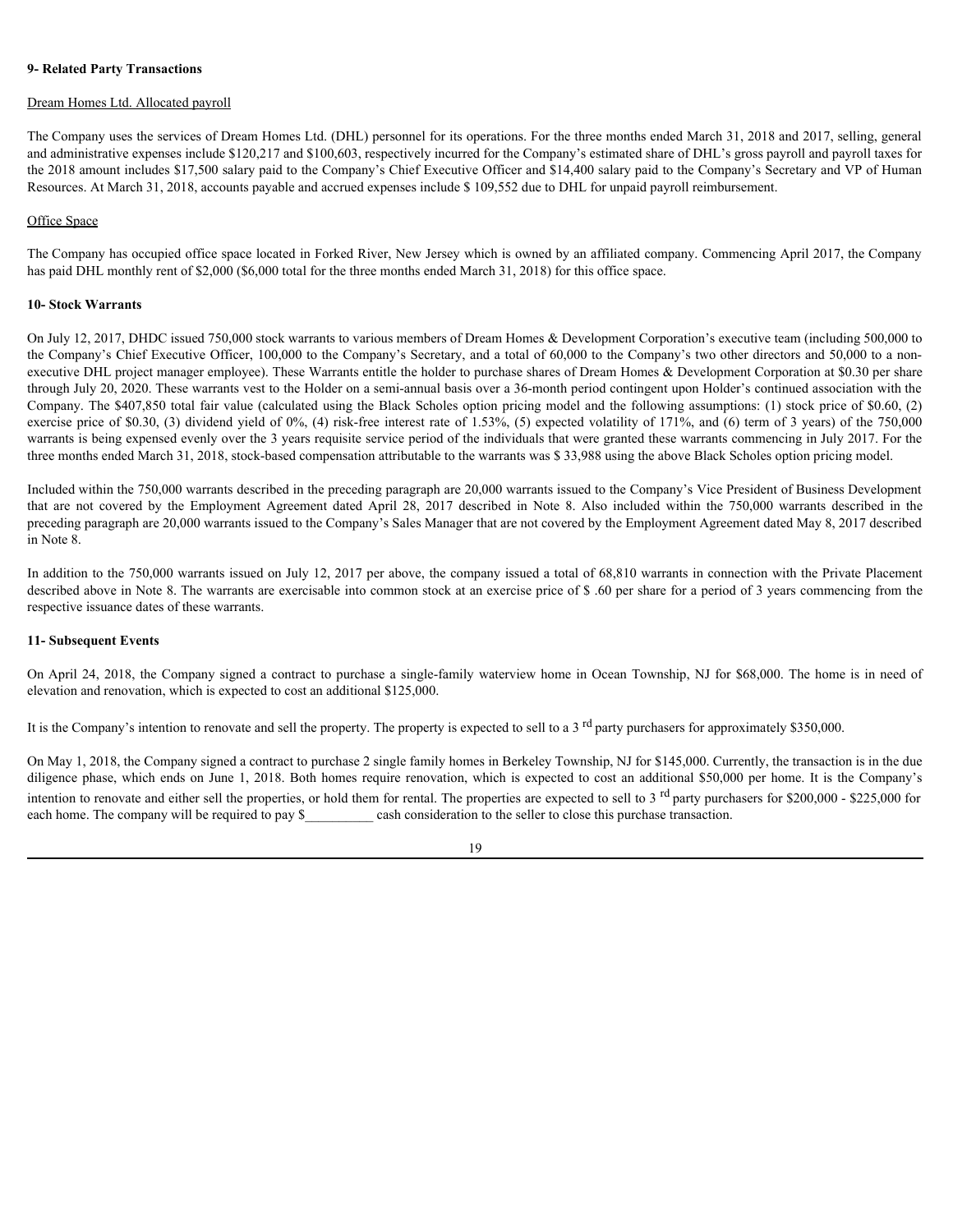On May 3, 2018, the Company submitted a signed contract and estimate to Rich Pezzullo, a Company director, for a fire rebuild of his principal residence in the amount of \$543,000. We have received verbal agreement and anticipates a signed contract and estimate shortly.

On May 3, 2018, the Company submitted a signed letter of intent to purchase 5.5 acres of improved/unimproved property in Gloucester County, which is currently On May 3, 2018, the Company submitted a signed contract and estimate to Rich Pezzullo, a Company director, for a fire rebuild of his principal residence in the<br>amount of \$543,000. We have received verbal agreement and anti contract and estimate shortly.

On May 5, 2018, the Company signed a contract for an elevation/renovation project in Manahawkin, NJ. The contract amount is \$228,000.

On May 11, 2018, the Company received back a signed letter of intent to purchase 2.3 acres of improved/unimproved property in Berkeley Township, NJ. The property was previously approved by the township for 12 duplex residential units. A contract is currently pending on this property. The proposed purchase price is \$370,000, for which the company will be required to pay \$ cash consideration to the seller on signing of the contract.

On May 15, 2018 the Company submitted an estimate and contract for an elevation and renovation to a client in Toms River, NJ in the amount of \$199,000. We have received verbal agreement and anticipate a signed contract and estimate shortly.

On May 15, 2018 the Company signed a contract for a kitchen renovation with a client in Brick, NJ in the amount of \$23,000.

On May 15, 2018 the Company signed a contract for a new modular home project in Middletown, NJ. The contract amount is \$225,000.

On May 17, 2018, the Company submitted a signed contract to purchase a 700 KW property to be developed as a solar farm in Glassboro, NJ. The purchase price is \$700,000 and the contract is subject to obtaining funding for the solar array as well as a portion of the purchase price. There is also a PPA (power production agreement) in place with a nursing home adjacent to the property, to purchase the entire electrical output for the next 20 years.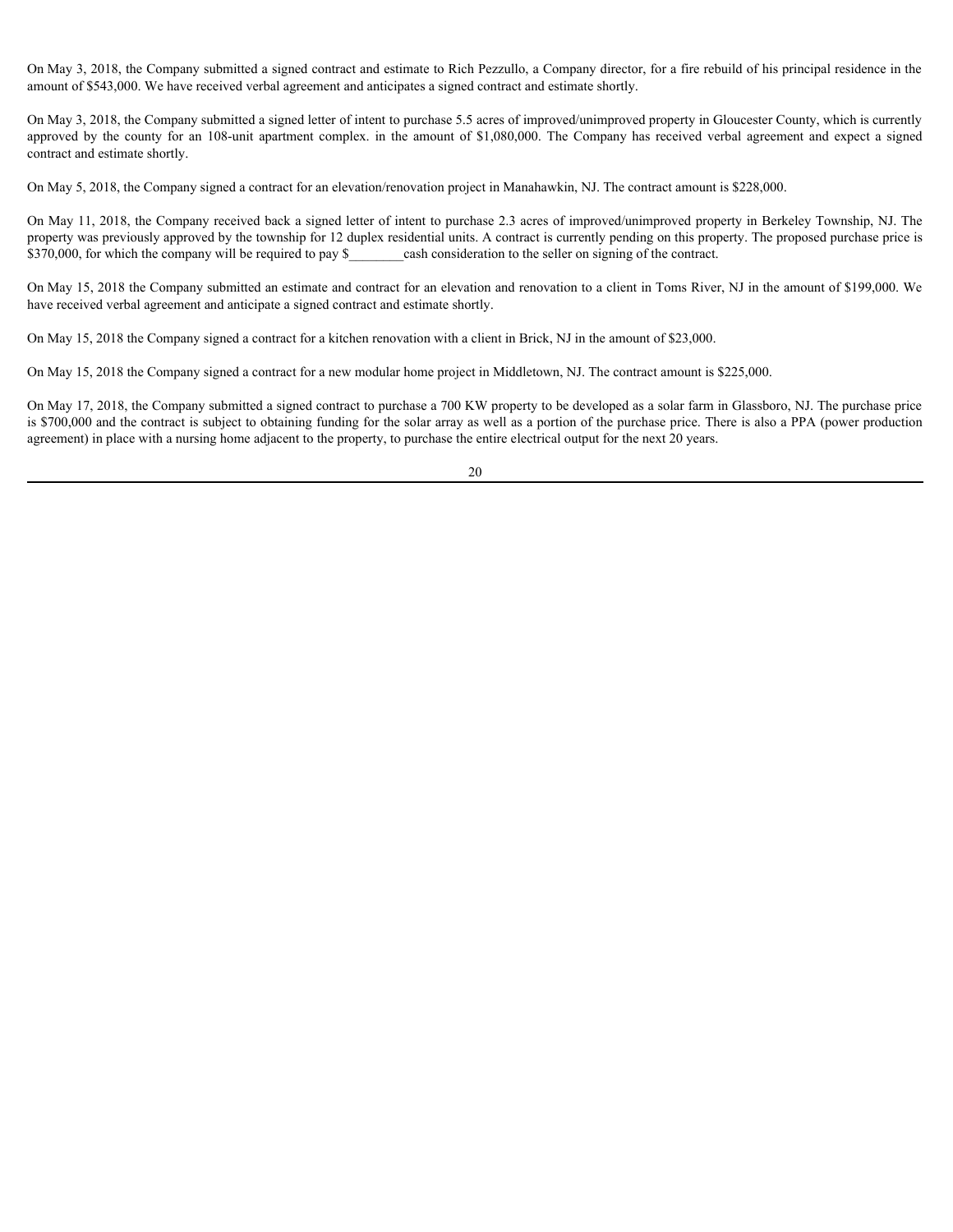#### <span id="page-20-0"></span>**ITEM 2. Management's Discussion and Analysis of Financial Condition and Results of Operations.**

**Management's Discussion and Analysis of Financial Condition and Results of Operations.**<br>This Quarterly Report on Form 10-Q and other written reports and oral statements made from time to time by the Company may contain so "forward-looking statements," all of which are subject to risks and uncertainties. One can identify these forward-looking statements by their use of words such as TTEM 2. Management's Discussion and Analysis of Financial Condition and Results of Operations.<br>
This Quarterly Report on Form 10-Q and other written reports and oral statements made from time to time by the Company may con comparable terminology. One can identify them by the fact that they do not relate strictly to historical or current facts. These statements are likely to address the Company's growth strategy, financial results and product and development programs. One must carefully consider any such statement and should understand that many factors could cause actual results to differ from the Company's forward-looking statements. These factors include inaccurate assumptions and a broad variety of other risks and uncertainties, including some that are known and some that are not. No forward-looking statement can be guaranteed and actual future results may vary materially. The Company does not assume the obligation to update any forward-looking statement. One should carefully evaluate such statements in light of factors described in the Company's filings with the SEC, especially the Company's Annual Report on Form 10-K and the Company's Quarterly Reports on Form 10-Q. In various filings the Company has identified important factors that could cause actual results to differ from expected or historic results. One should understand that it is not possible to predict or identify all such factors. Consequently, the reader should not consider any such list to be a complete list of all potential risks or uncertainties. **TTEM 2. Management's Discussion and Analysis of Financial Condition and Results of Operations.**<br>
This Quartery Report on Form 10-Q and other written reports and oral statements made from time to time by the Company rany **ITEM 2. Management's Discussion and Analysis of Financial Condition and Results of Operations.**<br>
This Quarterly Report on Form 10-0 and other written reports and one datements made from time to time by the Company may co **ITEM 2. Management's Diversion and Analysis of Financial Condition and Results of Operations.**<br>This Quantity Report on Form 16-Q and other within expect and anticuratements and form installed Coronal color increases the

#### **Use of Terms**

Corporation (DHDC),

### **PLAN OF OPERATION**

#### **Overview Overview** *Overview*

Building on a history of over 1,500 new homes built, the management of Dream Homes & Development Corporation has positioned the company to emerge as a rapidly growing regional developer of new single-family subdivisions as well as a leader in coastal construction, elevation and mitigation. In the six years that have passed since Superstorm Sandy flooded over 30,000 owner-occupied homes, Dream Homes has helped hundreds of homeowners to rebuild or raise their homes to involved with coastal construction in Flood Hazard Areas, Dream Homes has excelled. As many of our competitors have failed, Dream Homes has developed a reputation as the region's most trusted builder and has even become known as the "rescue" builder for homeowners whose projects have been abandoned by others. Due to the damage caused by the storm, as well as the material changes in the FEMA flood maps which now require over 30,000 homeowners along the New Jersey coastline to elevate their homes, Dream Homes is positioned to capitalize on this opportunity for substantial revenue growth. elevation, and the Company's filter to Fourier (Specific expectation, to SEC, expecific the SEC, expecific the filter member and of the company's points of the second specific experiments that the product restoration of Fi

Management recognized that the effects of Super Storm Sandy, which occurred on 10/29/12, would be far reaching and cause an almost unlimited demand for construction services, as well as specific construction information. Due to the damage caused by the storm, as well as the material changes in the FEMA flood maps which now require over 30,000 homeowners along the New Jersey coastline to elevate their homes, management feels that focusing on the construction field will continue to provide a stable revenue stream for the company.

In addition to the New Jersey market, the Company, through its Dream Building LLC subsidiary, has become licensed in Florida to pursue recent opportunities for primarily in the southwest portion of the state, between Naples and Cape Coral.

Dream Building LLC. operates as a wholly owned subsidiary of Dream Homes and Development Corporation and continues to pursue opportunities in the real estate field, specifically in new home construction, home elevations and renovations. The amount of these projects currently under contract as of December 31, 2017 is \$3,243,144.

In addition to the above projects, which are in process, Dream Building LLC has also estimated an additional \$5,300,000 worth of residential construction projects and added over 200 active prospects to its data base. All of these prospects are prime candidates for educational videos and short books on specific construction and rebuilding topics, as well as candidates for rebuilding projects to be built under the Dream Building LLC division.

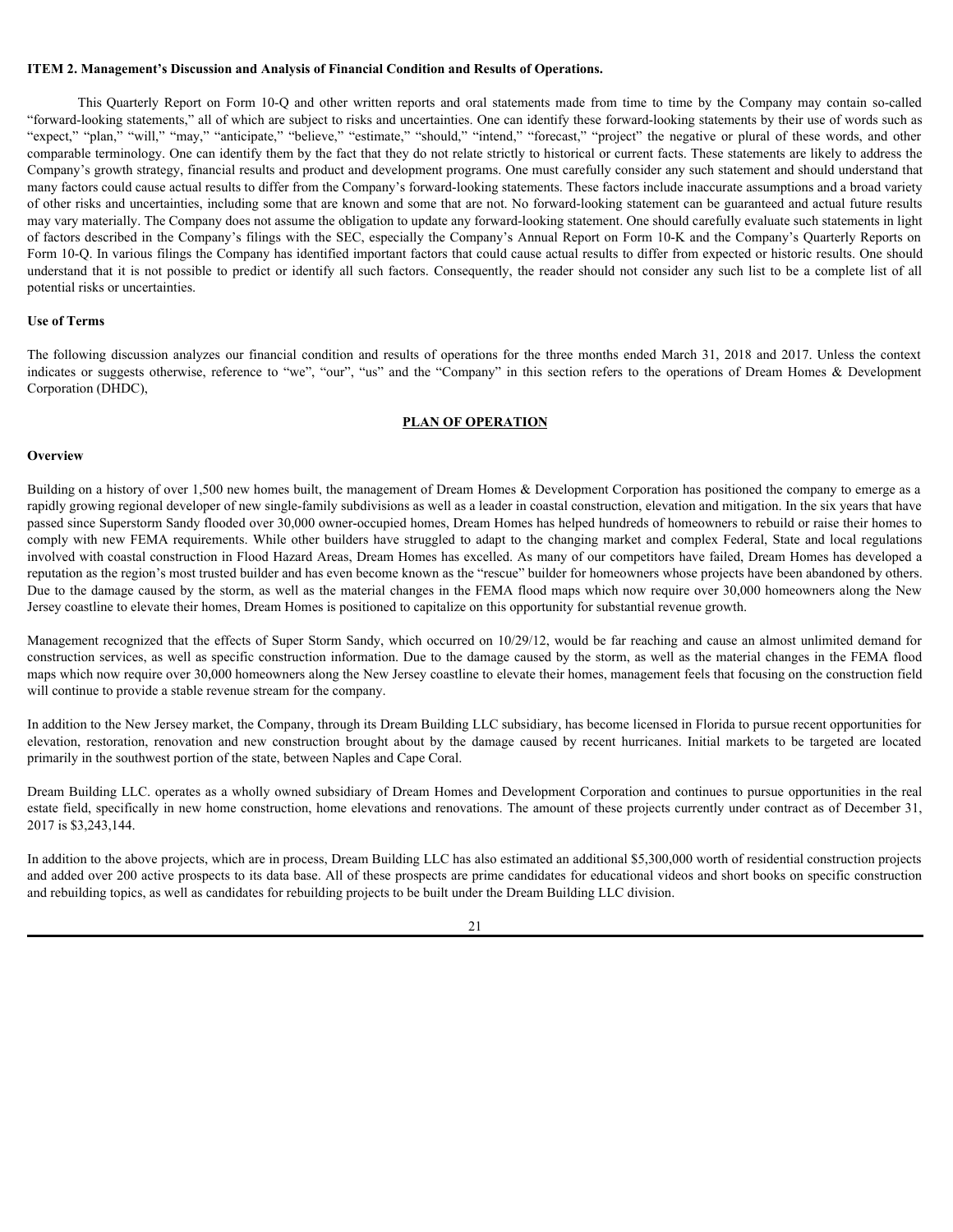In addition to the projects which the Company currently has under contract for elevation, renovation, new construction and development, there are a number of In addition to the projects which the Company currently has under contract for elevation, renovation, new construction and development, there are a number of parcels of land which the Company has the ability to secure, whe opportunities for development and construction potential on the order of an additional 400 - 800 lots and/or residential units to be developed and built within an In addition to the projects which the Company eurrently has under contract for elevation, renovation, new construction and development, there are a number of parcels of land which the Company has the ability to secure, whe \$50,000,000 in earnings to the Company. In addition to the projects which the Company currently has under contract for elevation, renovation, new construction and development, there are a number of<br>papertunities for development and constitution potential on the In addition to the projects which the Company currently has under contract for elevation, renovation, sew construction and development, there are a number of propertions of the ability to recar, whenches of a process of r

#### **Properties currently under contract to purchase and in the development stage**

Dream Homes is in contract and under development for a parcel which will yield 58 new townhomes in the Ocean County NJ area. This acquisition was made for common stock and occurred in the 4th quarter of 2016. This property is currently in the approval process. This development project is scheduled to begin in late 2018 or early 2019 and is projected to add approximately \$13,000,000 to the Company's gross sales, through its Dream Building LLC division.

The Company has received preliminary CAFRA approval for the 58-unit townhouse development. A planning board hearing for preliminary and final site plan and Currently, the property is subject to an application with the state planning commission to be designated as a CAFRA Town Center property, which will enable greater density. As such the planning board has agreed to reschedule the hearing pending passage of this planning zone by New Jersey. It is anticipated that this project will be heard again on the June or July 2018 meeting. Sales at retail for this development should be in the \$16 million-dollar range.

development project is scheduled to begin in late 2018 and is projected to add approximately \$4,500,000 to the Company's gross sales, through its Dream Building LLC division.

Dream submitted a use variance application to the Board of Adjustment for approval for 13 single family lots, which are fully improved. This application was deemed complete by the town engineer and was head on April 11, 2018. The zoning board refused to rule on the application, and instructed the company to make application to the planning board. A planning board application will be made during the month of June 2018, with the intention to be heard at the July hearing. The construction start date is estimated for late 2018 and these homes are planned for high-efficiency construction techniques, including passive solar roof panels, insulation of R50 in walls and ceilings, low-flow toilets and faucets and LED lighting throughout. Sales at retail for this development are projected to be in the \$4 million-dollar range. S50,000.000 in extrainer to the Company.<br> **Proposes contract to meet a contract to purchase and in the decelepment stage<br>
Drawn Homes contract to purchase and in the decelepment stage.<br>
Drawn Homes in the Company signed a** 

The Company has signed a letter of intent and a contract will be signed to acquire the rights to a purchase contract via contract assignment for 48 waterfront townhomes with boat slips in Lacey, NJ. The project is currently in the approval process and significant engineering, environmental, traffic and architectural work has been completed. The property is partially improved with all boat slips built. It has a retail value of \$21 million and is expected to start in late 2018 or early 2019.

elevation and renovation, which is expected to cost an additional \$125,000.

It is the Company's intention to renovate and sell the property. The property is expected to sell to a 3<sup>rd</sup> party purchasers for approximately \$350,000.

On May 1, 2018, the Company signed a contract to purchase 2 single family homes in Berkeley Township, NJ for \$145,000. Currently, the transaction is in the due diligence phase, which ends on June 1, 2018. Both homes require renovation, which is expected to cost an additional \$50,000 per home. It is the Company's intention to renovate and either sell the properties, or hold them for rental. The properties are expected to sell to  $3<sup>rd</sup>$  party purchasers for \$200,000 - \$225,000 for each home.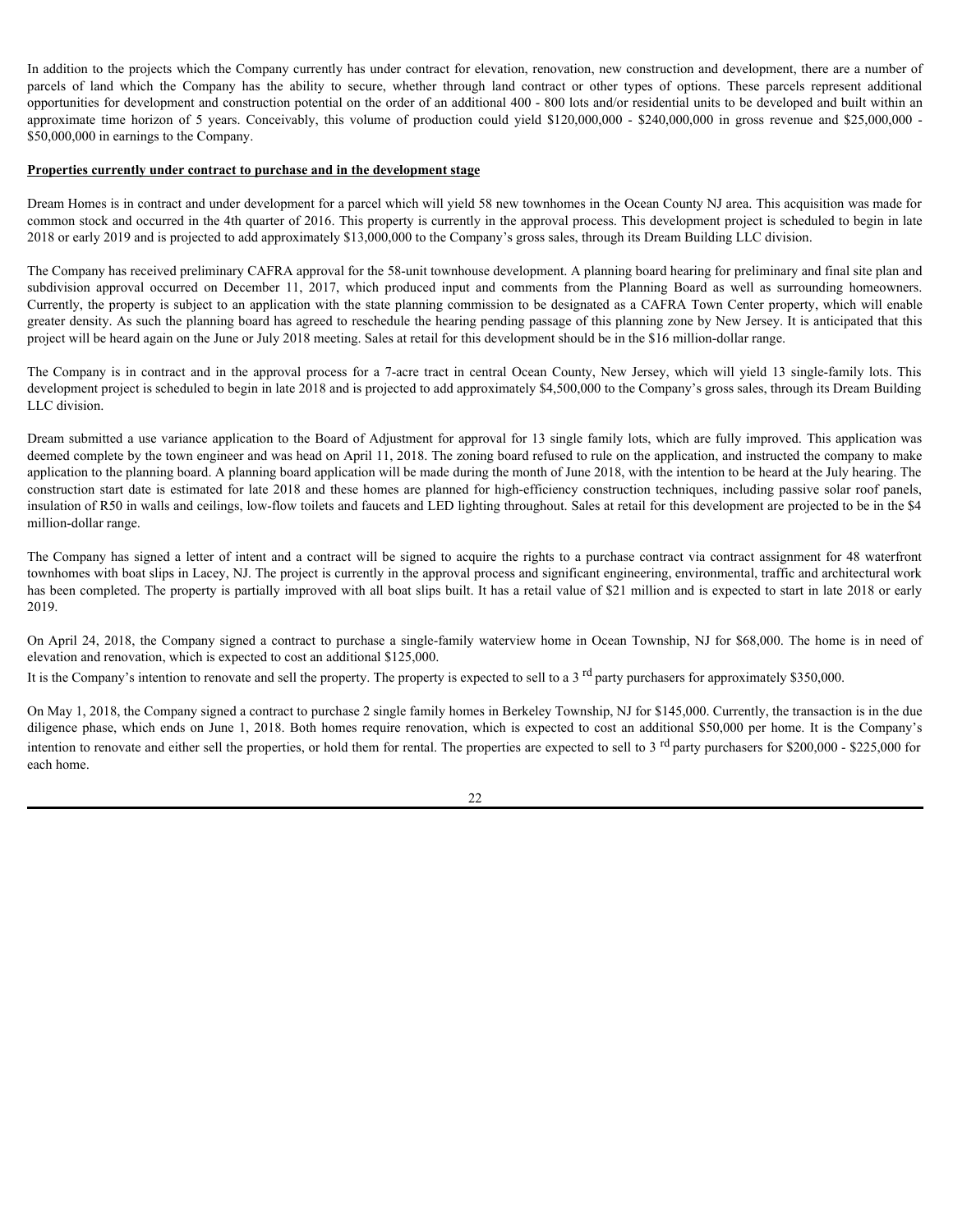On May 11, 2018, the Company received back a signed letter of intent to purchase 2.3 acres of property in Berkeley Township, NJ. The property was previously approved for 12 duplex residential units. A contract is currently pending on this property. The proposed purchase price is \$370,000.

# **Properties in discussion with signed letters of intent, not in contract**

A revised 3<sup>rd</sup> letter of intent (LOI) has just been offered to acquire 70 townhouse lots in Ocean County, NJ and it is Management's opinion that this property is moving forward to contract.. This property is approved and unimproved. The project is slated to begin in the middle of 2018 and has a retail value of \$17 million.

A signed LOI has been offered to build 80 single family lots in Mickleton, NJ to begin early to middle 2018 with a retail value of \$50 million This property is approved and partially improved.

A letter of intent (LOI) has just been offered to acquire property to develop 15 single family homes in central Ocean County, NJ and it is Management's opinion that this property is moving forward to contract. This property is unapproved and unimproved. The project is slated to begin in late of 2018 and has a retail value of \$6 million.

A 2<sup>nd</sup> signed letter of intent has been offered to acquire property to develop 80 condominium units in an existing commercial plaza in central Ocean County, NJ.<br>This property has been in discussion since September of 2017 On May 11, 2018, the Company received back a signed letter of intent to purchase 2.3 acres of property in Berkeley Township, NJ. The property was previously approved in 12 duplex residential units. A contract is currently Management's opinion that this property is moving forward to contract. This property, which is a pad site within an existing mixed-use commercial complex, is improved. The project is slated to begin in late summer of 2019 and has a retail value of \$16 million.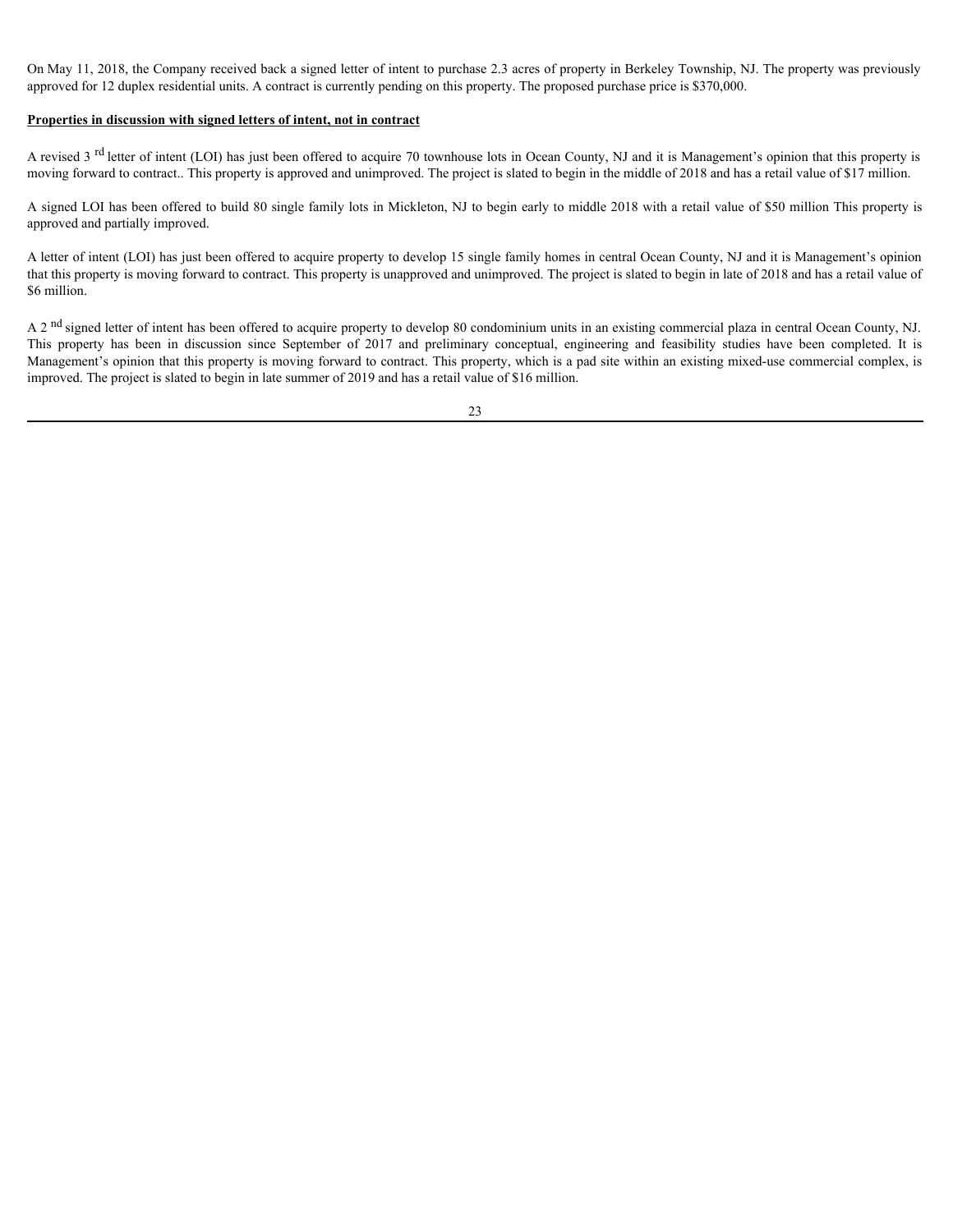Discussions have been occurring since December of 2017 and a signed letter of intent has been offered to acquire property to develop 102 townhome units in southern Ocean County, NJ. This property was originally in contract and under development by the Company's management team during the 2006-2009 period, at which time the project was not finalized due to the financial crisis of 2009. As such, a large amount of engineering, environmental, traffic and architectural work has been completed. It is Management's opinion that this property is moving forward to contract. This property is not fully approved and is unimproved. The project is slated to begin in late summer of 2019 and has a retail value of \$23 million. Discussions have been occurring since December of 2017 and a signad letter of intent las been offsered to acquire property to develop 102 townhome units in southern Ocean County, VJJ. This property was originally in contr Discussions have been occurring since December of 2017 and a signed letter of intenti has bear offered to acquire property to develop 102 townhome units in southern theorem from contract Minister of contract signed in the Discussions have been eccuring since December of 2017 and a signed letter of intent has been different one capacity and incompany and signed intent of company and any amazon of equiversity in company and analogo and this Discussions have been occurring since December of 2017 and a signed letter of intert has been controlled social controlled the controlled intertion (National Controlled Controlled Controlled The company is another control

On May 3, 2018, the Company submitted a signed letter of intent to purchase 5.5 acres of property in Gloucester County, which is currently approved for an 108 unit apartment complex. in the amount of \$1,080,000. The Company has received verbal agreement and expect a signed contract and estimate prior to May 25, 2018.

On May 17, 2018, the Company submitted a signed contract to purchase a 700 KW property to be developed as a solar farm in Glassboro, NJ. The purchase price is \$700,000 and the contract is subject to obtaining funding for the solar array as well as a portion of the purchase price. There is also a PPA (power production agreement) in place with a nursing home adjacent to the property, to purchase the entire electrical output for the next 20 years.

These 6 new developments with offered, signed letters of intent, as well as the four developments that we have under contract and in development represent over elevation/renovation division of the business. Management is very positive about these new developments, as well as the cutting-edge construction technologies being employed to create healthier, safer, more energy efficient homes.

Dream Homes has experienced solid growth in both the new home and elevation divisions, as well as strong additions to our personnel infrastructure, which are increased client selections throughout our entire region.

contracts. Referrals about Dream Homes are also being generated from many industry professionals, such as architects, engineers and attorneys, who've either had clients with abandoned projects or simply want to retain Dream due to superior performance and reliability.

The phrase 'The Region's Most Trusted Builder' accurately describes the company, and is becoming increasingly well known to homeowners in need of elevation & renovation work. The management team has never failed to complete a project in over 24 years in the industry.

The Company's business model over the last year has been focused on increasing the new home and new development portion of our business, until it represents which the the projects is an unit finite of the former derivated eristor. This process compute the member of the company constraint, much and actual the member of the current of the strength and actual the property is not elevation/renovation work. The Company has enjoyed steady growth in the renovation/elevation portion of the company and anticipates that by year end 2018 each part of the company (new homes and elevation work) will represent 50% of total revenue. By mid-year 2019, new home construction and development should represent over 70% of revenue.

mine complex in the amount of \$1,080.000. The Company be necessed worth deprecent in expect steps for minimal states in the company, it is a stellar than in Glashon, NJ. The parallas prior (0.00 km), 12, 2018, the Company number of homes affected by Storm Sandy that will need to be raised or demolished and rebuilt is in excess of 30,000 homes, of which less than 10,000 have been rebuilt. This remaining combined market for new construction and elevation projects in the Company's market area is estimated to be in the range of \$3.4 billion dollars. The company anticipates being able to efficiently address 5% - 10% of this market. Dream Homes' potential operations include the development and sale of a variety of residential communities, including construction of semi-custom homes, entry-level and first time move-up single-family and multi-family homes.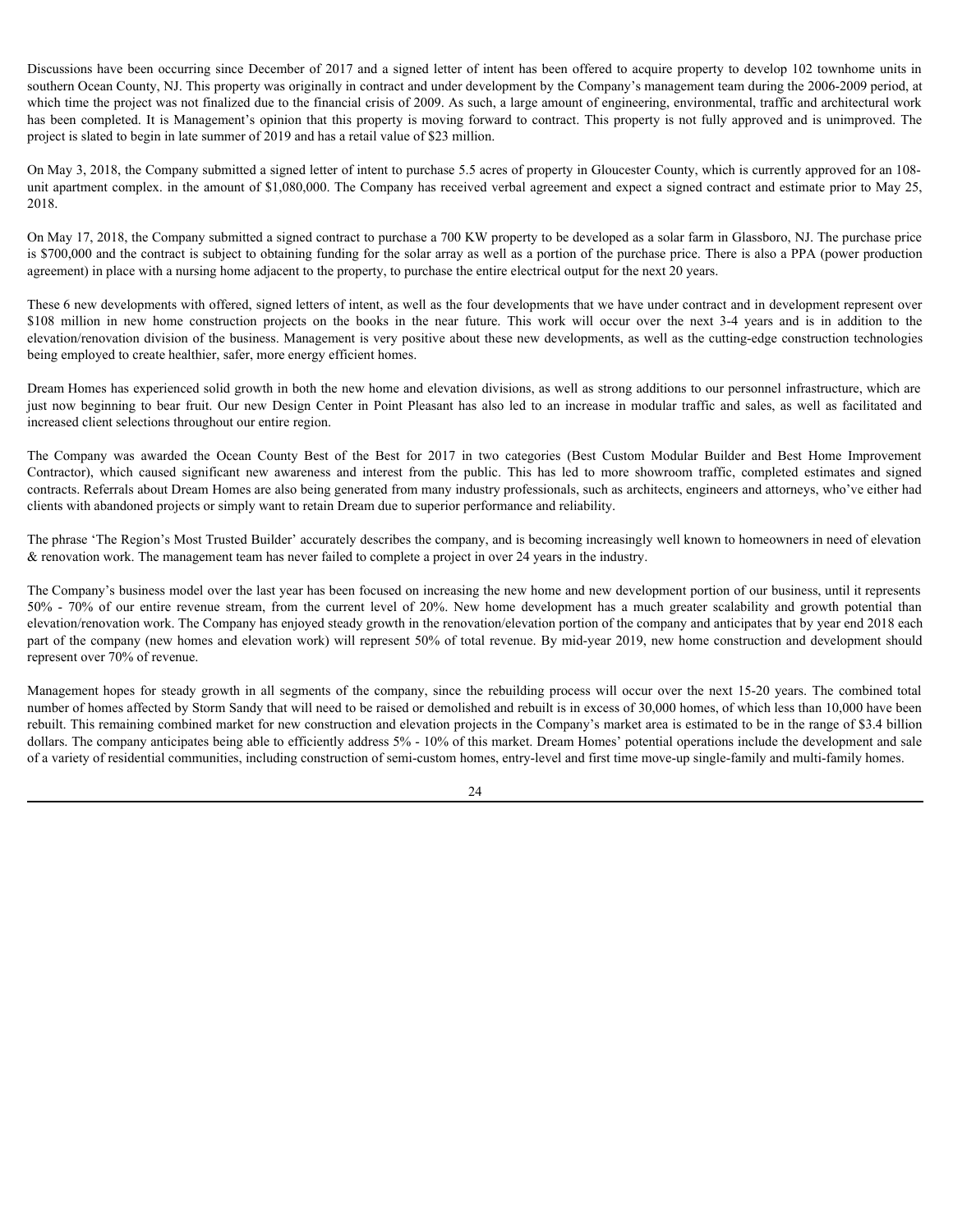Among the Company's other assets that are currently held, are the rights to operate the educational construction seminar known as "Dream Homes Nearly Famous Rebuilding Seminar", as well as the informational blog known as the "Dream Homes Rebuilding Blog."

Among the Company's other assets that are currently held, are the rights to operate the educational construction seminar known as "Dream Homes Nearly Famous Rebuilding Seminar", as well as the informational blog known as t seminar has been presented steadily since early 2013, and is designed to educate and assist homeowners in deciphering the confusion about planning and executing complex residential construction projects.

Due to the opportunities afforded by the market conditions, Dream Homes and Development Corporation as well as Dream Building LLC, which operates as a wholly owned subsidiary of Dream, will continue to pursue opportunities in the construction and real estate field, specifically in new home construction, home elevations and renovations.

# **RESULTS OF OPERATIONS – DREAM HOMES & DEVELOPMENT CORPORATION**

The summary below should be referenced in connection with a review of the following discussion of our results of operations for the three months ended March 31, 2018 and 2017.

#### **STATEMENTS OF OPERATIONS Unaudited**

|                                                                                                       |    | Three months ended<br>March 31, 2018 | Three months ended<br>March 31, 2017 |         |  |
|-------------------------------------------------------------------------------------------------------|----|--------------------------------------|--------------------------------------|---------|--|
| Revenue:                                                                                              |    |                                      |                                      |         |  |
| Construction contracts                                                                                |    | 395,919                              | \$                                   | 725,944 |  |
| Total revenue                                                                                         |    | 395,919                              |                                      | 725,944 |  |
| Cost of construction contracts                                                                        |    | 399,046                              |                                      | 512,343 |  |
| Gross profit (loss)                                                                                   |    | (3,127)                              |                                      | 213,601 |  |
| <b>Operating Expenses:</b>                                                                            |    |                                      |                                      |         |  |
| Selling, general and administrative, including stock based services of \$2,800 and \$0, respectively, |    | 266,172                              |                                      | 157,704 |  |
| Depreciation expense                                                                                  |    | 1,229                                |                                      | 147     |  |
| Total operating expenses                                                                              |    | 267,401                              |                                      | 157,851 |  |
| Income (loss) from operations                                                                         |    | (270, 528)                           |                                      | 55,750  |  |
| Other expenses (income):                                                                              |    |                                      |                                      |         |  |
| Interest expense                                                                                      |    |                                      |                                      |         |  |
| Consulting fee income                                                                                 |    |                                      |                                      |         |  |
| Total other expenses-net                                                                              |    |                                      |                                      |         |  |
| Net income (loss) before income taxes                                                                 |    | (270, 528)                           |                                      | 55,750  |  |
| Provision for income tax (expense) benefit                                                            |    | 7,166                                |                                      | (709)   |  |
| Net income (loss)                                                                                     | \$ | (263, 362)                           | \$.                                  | 55,041  |  |
| 25                                                                                                    |    |                                      |                                      |         |  |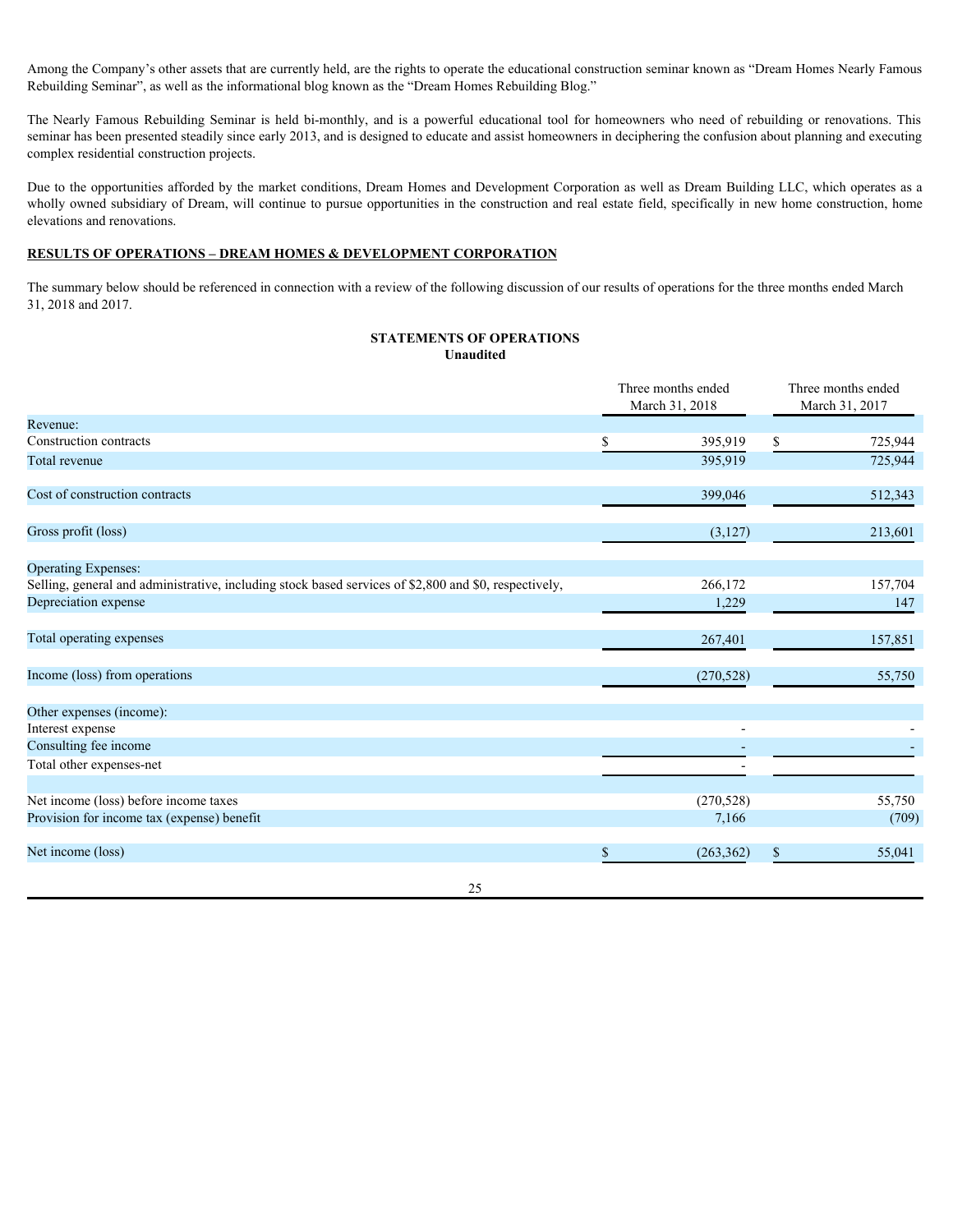#### **Results of Operations - Comparison for the three months ended March 31, 2018 and 2017.**

#### *Revenues*

**Results of Operations - Comparison for the three months ended March 31, 2018 and 2017.**<br> **Revenues**<br>
For the three months ended March 31, 2018 and 2017, revenues were \$395,919 and \$725,944 respectively. The decrease in re weather and other working conditions. **Reventes**<br>For the three months ended March 31, 2018 and 2017, revenues were \$395,919 and \$725,944 respectively. The decrease in revenue of \$330,025, was due to<br>weather and other working conditions.<br>Cost of Sales<br>For the t

#### *Cost of Sales*

\$113,297 was due mainly to less production.

#### *Operating Expenses*

Operating expenses increased \$109,550 from \$157,851 in 2017 to \$267,401 in 2018. The increase is mainly attributable to warrant expense of \$33,988 that wasn't established in the first quarter of 2017, and an increase in sales commissions of \$31,700.

#### **Liquidity and Capital Resources**

As of March 31, 2018 and December 31, 2017, our cash balance was \$168,779 and \$248,056, respectively, total assets were \$830,413 and \$774,212, respectively, and total current liabilities amounted to \$832,014 and \$546,439, respectively, including loans payable to related parties of \$14,743 and \$14,743, respectively. As of March 31, 2018 and December 31, 2017, the total stockholders' equity (deficiency) was \$(1,601) and \$227,773, respectively. We may seek additional capital to fund potential costs associated with expansion and/or acquisitions.

#### *Inflation*

The impact of inflation on the costs of our company, and the ability to pass on cost increases to its subscribers over time is dependent upon market conditions. We are not aware of any inflationary pressures that have had any significant impact on our operations since inception, and we do not anticipate that inflationary factors will have a significant impact on future operations.

## **OFF-BALANCE SHEET ARRANGEMENTS**

We do not maintain off-balance sheet arrangements nor do we participate in non-exchange traded contracts requiring fair value accounting treatment.

#### <span id="page-25-0"></span>**Item 3. Quantitative and Qualitative Disclosures About Market Risk.**

Not applicable.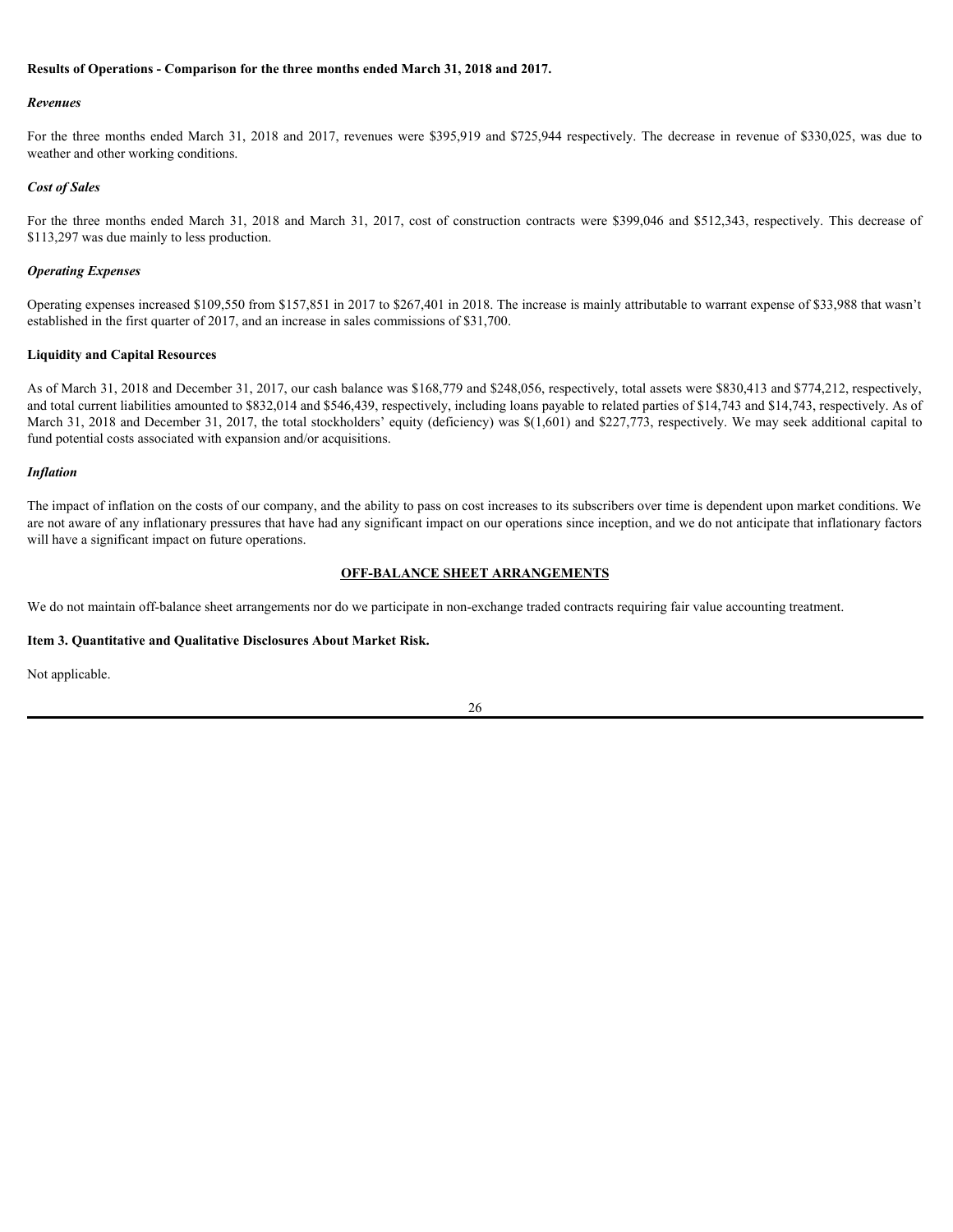#### <span id="page-26-0"></span>**Item 4. Controls and Procedures.**

#### *Disclosure Controls and Procedures*

The Company has adopted and maintains disclosure controls and procedures that are designed to provide reasonable assurance that information required to be disclosed in the reports filed under the Exchange Act, such as this Form 10-Q, is collected, recorded, processed, summarized and reported within the time periods **Item 4. Controls and Procedures.**<br> *Disclosure Controls and Procedures*<br>
The Company has adopted and maintains disclosure controls and procedures that are designed to provide reasonable assurance that information required information is accumulated and communicated to management to allow timely decisions regarding required disclosure. As required under Exchange Act Rule 13a-15, the Company's management, including the Principal Executive Officer and Principal Financial Officer, has conducted an evaluation of the effectiveness of disclosure controls and procedures as of the end of the period covered by this report. Based upon that evaluation, the Company's President concluded that the Item 4. Controls and Procedures.<br>
Disclosure Controls and Procedures<br>
The Company has adopted and maintains disclosure controls and procedures that are designed to provide reasonable assurance that information required to Company files or submits under the Exchange Act, is recorded, processed, summarized and reported, within the time periods specified in the SEC's rules and forms, and that such information is accumulated and communicated to the Company's management, including the Company's President, as appropriate, to allow timely decisions regarding required disclosure.

### **PART II - OTHER INFORMATION**

<span id="page-26-7"></span><span id="page-26-6"></span><span id="page-26-5"></span><span id="page-26-4"></span><span id="page-26-3"></span><span id="page-26-2"></span><span id="page-26-1"></span>

| Item 1. Legal Proceedings.                                                                                               |
|--------------------------------------------------------------------------------------------------------------------------|
| None.                                                                                                                    |
| Item 2. Unregistered Sales of Equity Securities and Use of Proceeds.                                                     |
| None.                                                                                                                    |
| Item 3. Defaults upon Senior Securities.                                                                                 |
| None.                                                                                                                    |
| <b>Item 4. Mine Safety Disclosure</b>                                                                                    |
| Not Applicable.                                                                                                          |
| Item 5. Other Information.                                                                                               |
| None.                                                                                                                    |
| Item 6. Exhibits.                                                                                                        |
| The following exhibits are included with this filing:                                                                    |
| 3.1* Articles of Incorporation (Form S-1 Registration No. 333-174674 filed June 2, 2011).                                |
| 3.2* By-laws (Form S-1 Registration No. 333-174674 filed June 2, 2011).                                                  |
| 4.1* Specimen Stock Certificate (Form S-1 Registration No. 333-174674 filed June 2, 2011).                               |
| 10.1* Intellectual Property Purchase Agreement (Form S-1 Registration No. 333-174674 filed June 2, 2011).                |
| 10.2* Consulting Agreement with William Kazmierczak 5-22-2010 (Form S-1 Registration No. 333-174674 filed June 2, 2011). |
| 31.1 Sarbanes-Oxley Section 302 certification by Vincent Simonelli                                                       |
| 32.2 Sarbanes-Oxley Section 906 certification by Vincent Simonelli                                                       |
| * Previously filed and Incorporated by reference.                                                                        |
| 27                                                                                                                       |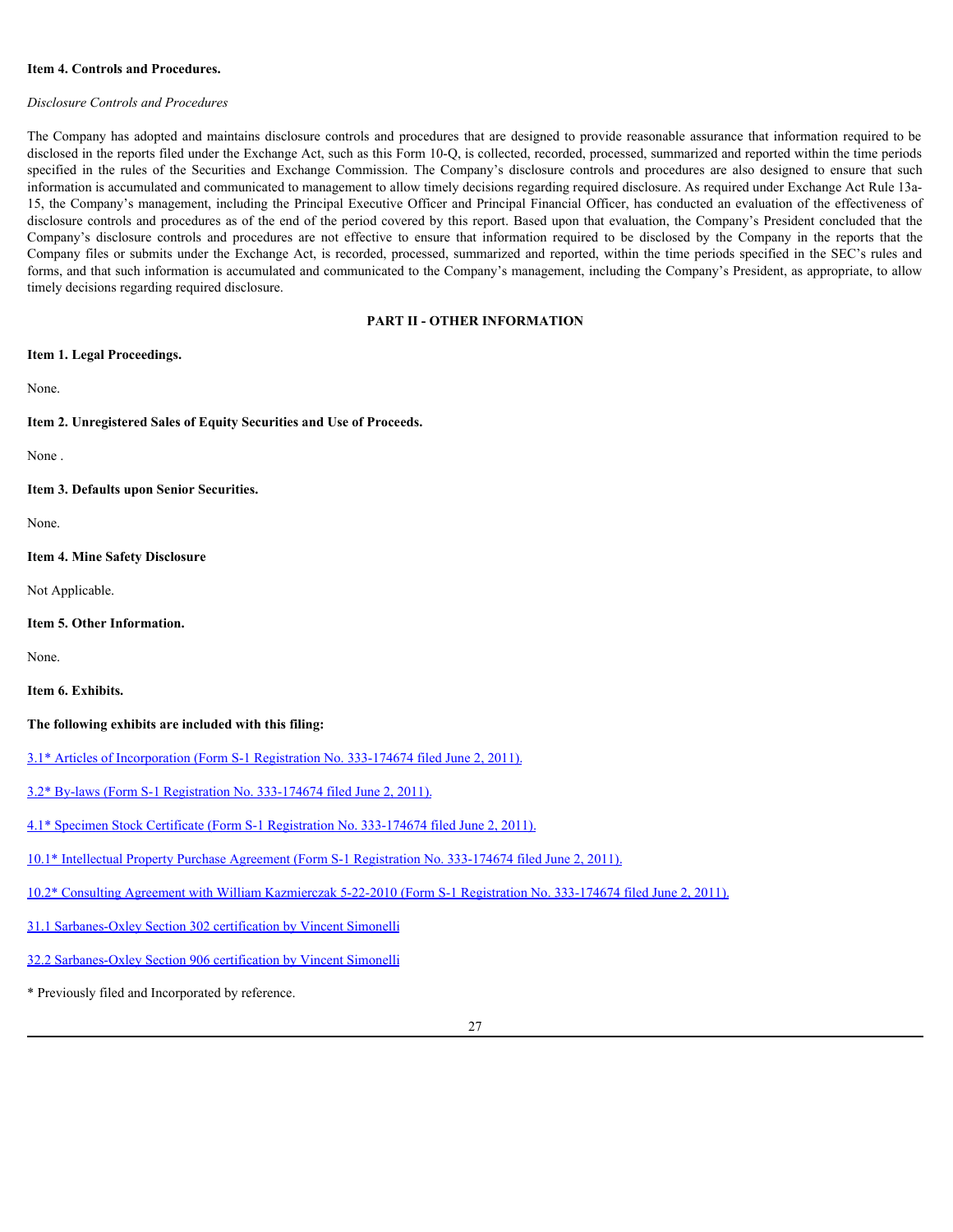# **SIGNATURES**

<span id="page-27-0"></span>Pursuant to the requirements of Section 13(a) or 15(d) of the Securities Exchange Act of 1934, the Registrant has duly caused this report to be signed on behalf by the undersigned; duly authorized.

# Date: May 21, 2018 **Dream Homes & Development Corporation**

By: */s/ Vincent Simonelli*

Vincent Simonelli Chief Executive Officer and Chief Financial Officer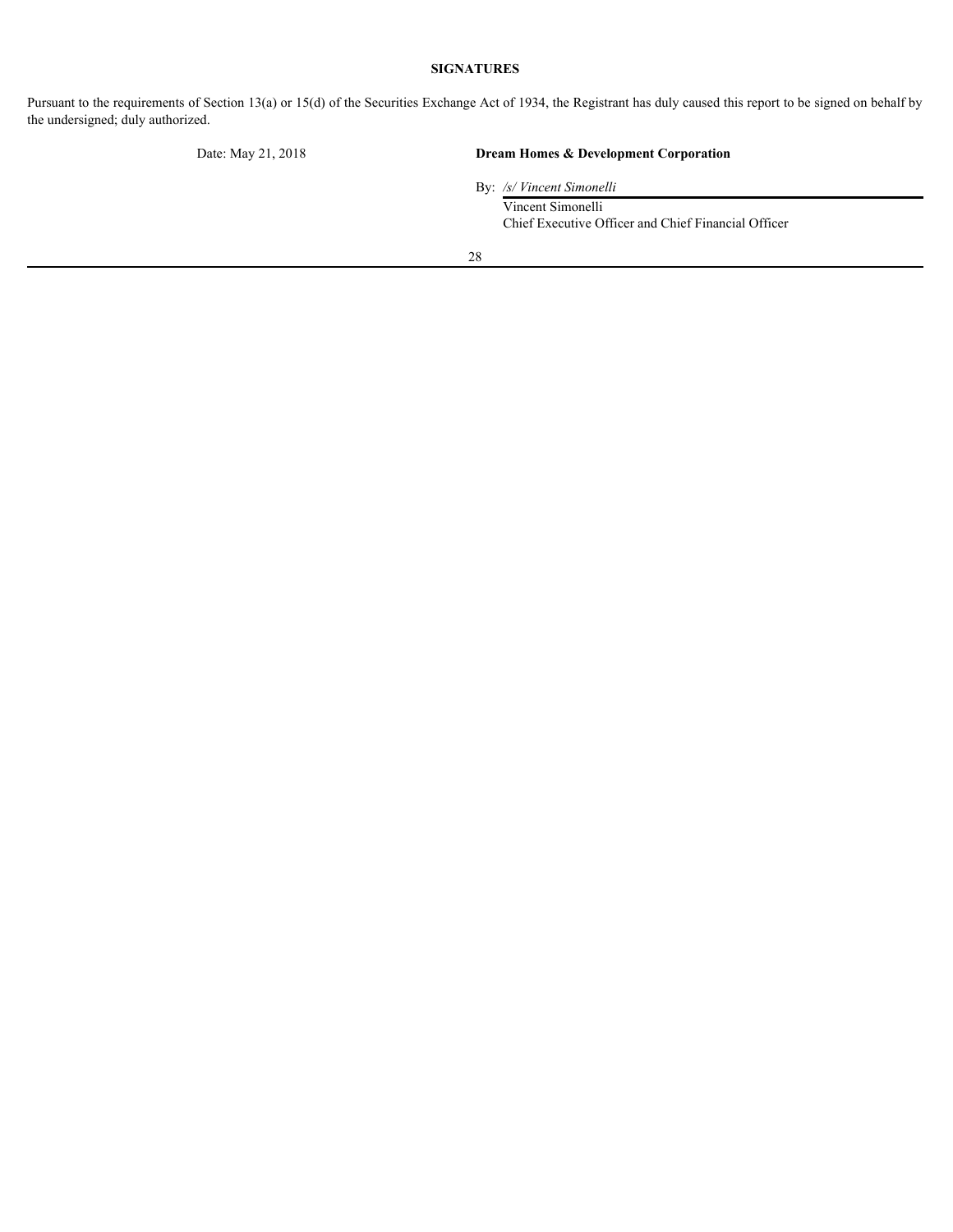# **CERTIFICATIONS**

<span id="page-28-0"></span>I, Vincent C. Simonelli, certify that:

1. I have reviewed this quarterly report of Dream Homes & Development Corporation.;

2. Based on my knowledge, this report does not contain any untrue statement of a material fact or omit to state a material fact necessary to make the statements made, in light of the circumstances under which such statements were made, not misleading with respect to the period covered by this report;

3. Based on my knowledge, the financial statements, and other financial information included in this report, fairly present in all material respects the financial condition, results of operations and cash flows of the issuer as of, and for, the periods presented in this report;

4. The issuer's other certifying officer(s) and I are responsible for establishing and maintaining disclosure controls and procedures (as 4efined in Exchange Act Rules  $13a-15(e)$  and  $15d-15(e)$ ) and internal control over financial reporting (as defined in Exchange Act Rules  $13a-15(f)$ ) and  $15d-15(f)$ ) for the issuer and have:

period in which this report is being prepared;

EXHIBIC ATIONS<br>
SERTIFIC ATIONS<br>
1. L have reviewed this quarterly report of Dream Homes & Development Corporation,<br>
2. Based on my knowledge, this report does not contain any unture statement of a material procedure in th EXHIBIT 31.1<br>
1. Thave reviewed this quarterly report of Dream Homes & Development Corporation.<br>
2. Based on my knowledge, this report does not contain any untrue suitercont of a material fact or conit to state a material (b) Designed such internal control over financial reporting, or caused such internal control over financial reporting to be designed under our supervision, to provide reasonable assurance regarding the reliability of financial reporting and the preparation of financial statements for external purposes in accordance with generally accepted accounting principles; **CERTIFICATIONS**<br>
(CERTIFICATIONS)<br>
11 have reviewed this quarted years of Preme Hores. & Development Corporation;<br>
2. Hased on my knowledge, this report does not contain any unture stakement of a material fact or emit to I. Have reviewed this quatrix is port of Dicam Homes & Development Cosponion,<br>
2. Bused on any knowledge, this report does not contain any unitae attention of a material fact or omit to state a material or file mergeratio

disclosure controls and procedures, as of the end of the period covered by this report based on such evaluation; and

(d) Disclosed in this report any change in the issuer's internal control over financial reporting that occurred during the issuer's most recent fiscal quarter (the issuer's fourth fiscal quarter in the case of an annual report) that has materially affected, or is reasonably likely to materially affect, the issuer's internal control over financial reporting; and

5. The issuer's other certifying officer(s) and I have disclosed, based on our most recent evaluation of internal control over financial reporting, to the issuer's auditors and the audit committee of the issuer's board of directors (or persons performing the equivalent functions):

adversely affect the issuer's ability to record, process, summarize and report financial information; and

(b) Any fraud, whether r not material, that involves management or other employees who have a significant role in the issuer's internal control over financial reporting.

Date: May 21, 2018

*/s/ Vincent C. Simonelli* CEO and CFO